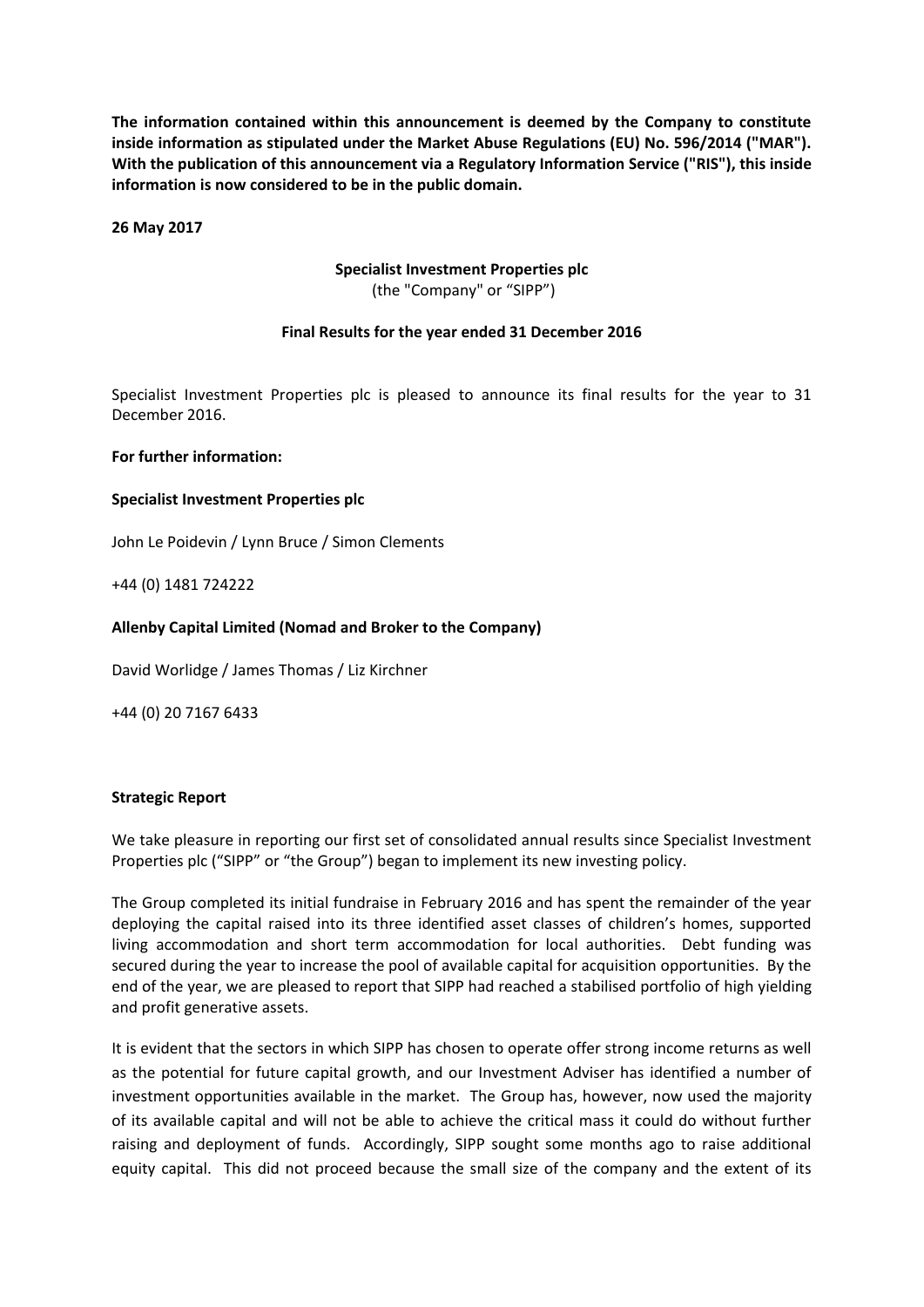investment pipeline limited the market capitalisation of the company post fund-raising which diminished the attractiveness for institutional investors (who were generally positive about the investment strategy but were looking for a larger market capitalisation).

As a suitable fundraising was not possible, the Board is now considering the best options to realise value in the Group which may include seeking shareholder approval for the cancellation of the Company's ordinary shares from trading on AIM in order to preserve shareholder value and/or a sale of the Group's assets. Details regarding the assignment of two supported living properties can be found below.

## **Financial Review**

Following the adoption of the Group's new investing policy, SIPP conducted a placing and open offer which raised £2.1m before costs on 23 February 2016.

The Group made its first acquisitions of two properties on 1 March 2016 and continued to add to its portfolio throughout the year. As a result, the revenue for the Group for the year does not give a steady state picture. Total annualised rent for the properties now held by the Group is £623,000.

As a consequence of the limited amount of time that the properties acquired had been held for during the year and the low yield on cash balances held for property purchases in the pipeline, the Group incurred a loss before and after taxation of £136,000 for the year. The Group had reached monthly profitability by December 2016.

The Group's balance sheet shows net assets of £2.2m, including £6.2m gross value of investment properties, £0.4m of cash and £4.3m of borrowings.

The key performance indicators of the business are considered to be investment property valuations, net assets, rental yields and profit.

## **Portfolio Summary**

The Group's portfolio of £6.2m of investment properties at 31 December 2016 consisted of six former residential properties operating as children's homes; two supported living homes comprising twelve self-contained apartments and one three-bedroom house; and sixteen residential units providing short term accommodation to local authorities to allow them to meet their statutory obligations. The children's homes and supported living homes are leased to care operators and housing associations on long term full repairing and insuring leases with inflation adjustment for rent over the life of the lease.

The Group has acquired two further properties in its short-term accommodation portfolio subsequent to the year end at attractive indicative gross yields.

|                          | <b>Units</b> | <b>Purchase price</b><br>excl costs (£000s) | <b>Passing rent</b><br>(£000s) | Gross<br>yield % |
|--------------------------|--------------|---------------------------------------------|--------------------------------|------------------|
| Acquired during the year |              |                                             |                                |                  |
| Children's homes         | 6            | 2,160                                       | 213                            | 9.9%             |
| Supported Living homes   | 15           | 1,468                                       | 136                            | 9.2%             |
| Short term accommodation | 16           | 2,163                                       | 241                            | 11.2%            |
| As at 31 December 2016   | 37           | 5.791                                       | 590                            | 10.2%            |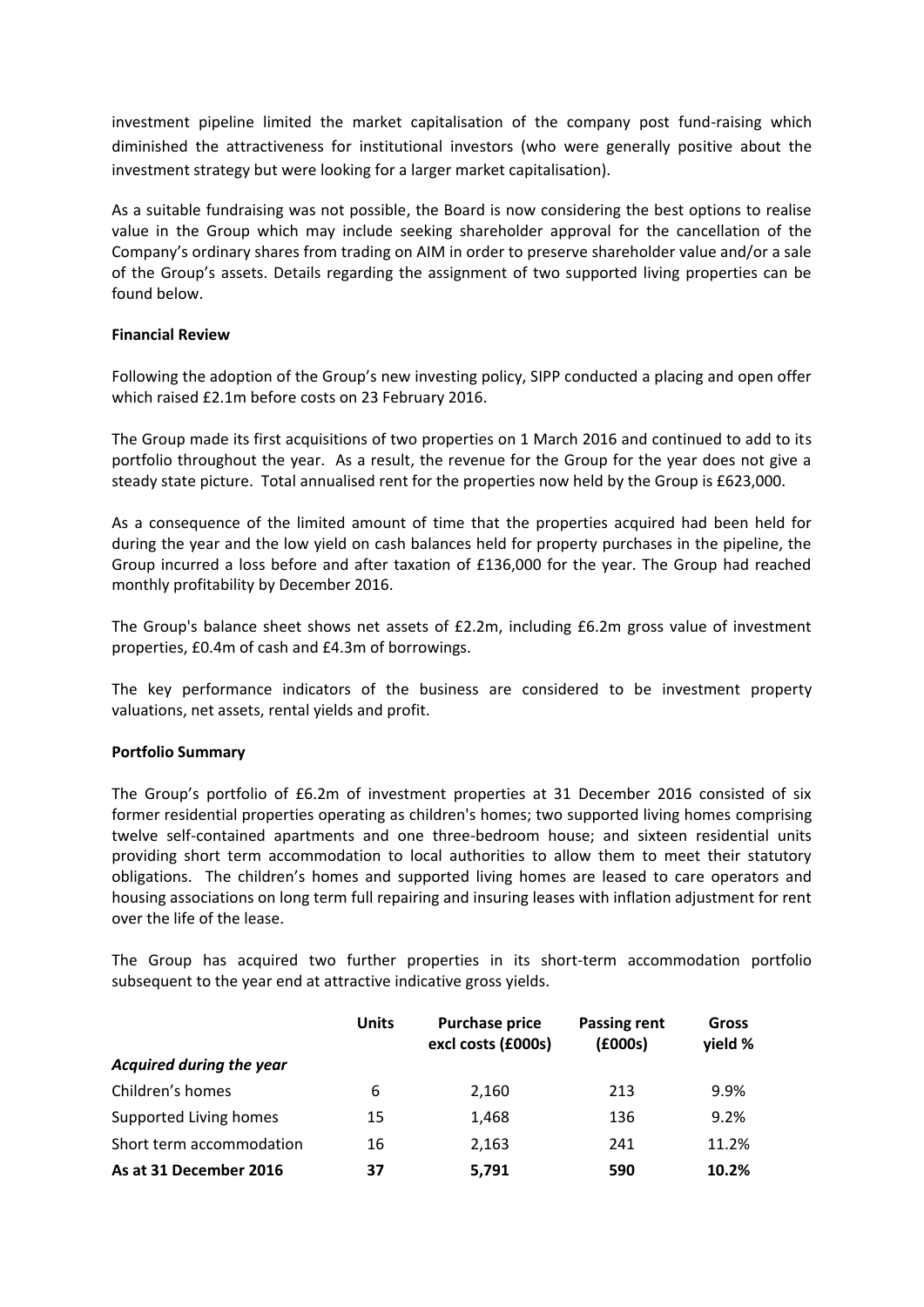| Acquired subsequent to the year end |    |       |     |       |  |  |
|-------------------------------------|----|-------|-----|-------|--|--|
| Short term accommodation            |    | 262   | 33  | 12.6% |  |  |
| <b>Current portfolio</b>            | 39 | 6.053 | 623 | 10.3% |  |  |

The gross rental yield for the current portfolio on purchase costs after taking account of stamp duty, legal costs and fees is 9.5% p.a.

# **Assignment of two supported living properties**

During the year, the Group exchanged contracts for the purchase of two further supported living properties in St Helens, Merseyside and Workington, Cumbria, details of which were announced on 2 and 15 September 2016 respectively. Both of these properties were under construction at the year end. Subsequent to the year end, one of these properties has now reached practical completion, with the second expected to achieve this later this month.

In order to complete the purchases, the Group would be required to either raise additional equity as part of a larger capital raise or to draw down substantially on its debt facilities, including the bridging facility in place with Heritage Square Limited. As stated above, the Board has not been able to effect an equity raise. If the Group were to draw down solely against the available debt facilities the Board has concluded that the cost of additional debt would mean that acquiring these properties would be earnings dilutive for the Group and as such the Board has been investigating alternative options. The Board is pleased to announce that it has agreed terms for the assignment of these property purchases to Puma Social Care Investments Limited ("PSCI") in a process that will reimburse all of the Group's costs to date in relation to the two prospective purchases and reflect any increase in value since the exchange of contracts. An independent valuation of the properties was obtained by the Board which indicated that the open market value of the two properties, once developed, operating and with the agreed lease in place, net of costs, was £3,335,000. The cash consideration payable by PSCI is £121,100, which will result in the Group achieving a profit on reassignment of £26,858 after adjusting for construction monitoring fees of £31,950 and the reimbursement of £62,292 of legal expenses incurred by the Group.

PSCI is deemed to be a related party under Rule 13 of the AIM Rules as it is one-third owned by Shore Capital Group Limited, the majority shareholder of the Group's Investment Adviser, Puma Investment Management Limited. Another member of the Shore Capital group of companies is also a substantial shareholder in SIPP. Lynn Bruce, a director the Group, is also a director of PSCI. As a consequence, the assignment of the property purchases to PSCI is deemed to be a related party transaction under Rule 13 of the AIM Rules.

John Le Poidevin and Simon Clements, the independent directors of the Group, having consulted with the Group's nominated adviser, Allenby Capital Limited, consider that the terms of the assignment are fair and reasonable insofar as shareholders are concerned.

## **Principal Risks and Uncertainties**

The principal risks and uncertainties of the Group, together with consideration of their management and mitigation, are presented in note 14 to the financial information.

## **Outlook**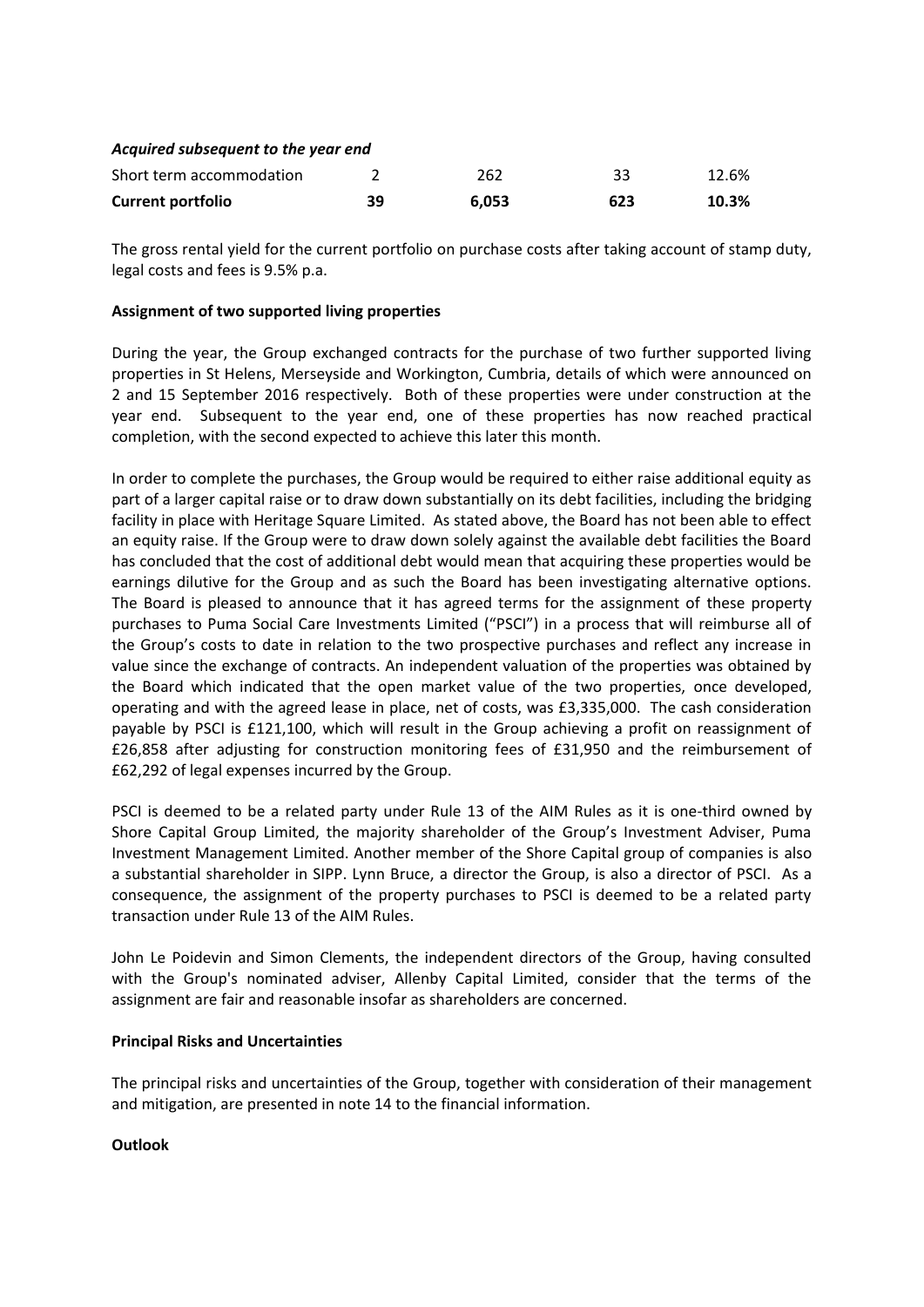Having established a stabilised and cash generative portfolio, the Board is now considering the best options to realise value in the Group.

#### **Results and dividends**

The results for the financial year are set out on page 10. The Directors do not propose a final dividend.

# **Principal activities**

The principal activity of the Group is that of owning and renting out properties in the social care sector.

**Consolidated Statement of Comprehensive Income For the year ended 31 December 2016**

|                                                      |                         | 2016           | 2015           |
|------------------------------------------------------|-------------------------|----------------|----------------|
|                                                      | <b>Notes</b>            | ${\bf f}$ '000 | £'000          |
| Revenue                                              | $\mathsf 3$             | 174            |                |
| Administrative expenditure                           |                         | (229)          | (168)          |
|                                                      |                         |                |                |
| <b>Operating loss</b>                                | $\overline{\mathbf{r}}$ | (55)           | (168)          |
| Interest income                                      |                         | $\mathbf 1$    | $\overline{2}$ |
| Finance costs                                        | 5                       | (82)           |                |
|                                                      |                         |                |                |
| Loss before taxation                                 |                         | (136)          | (166)          |
| Taxation                                             | 6                       |                |                |
|                                                      |                         |                |                |
| Loss for the year and total<br>comprehensive expense |                         | (136)          | (166)          |
|                                                      |                         |                |                |
| <b>Attributable to:</b>                              |                         |                |                |
| Equity holders of the parent                         |                         | (136)          | (166)          |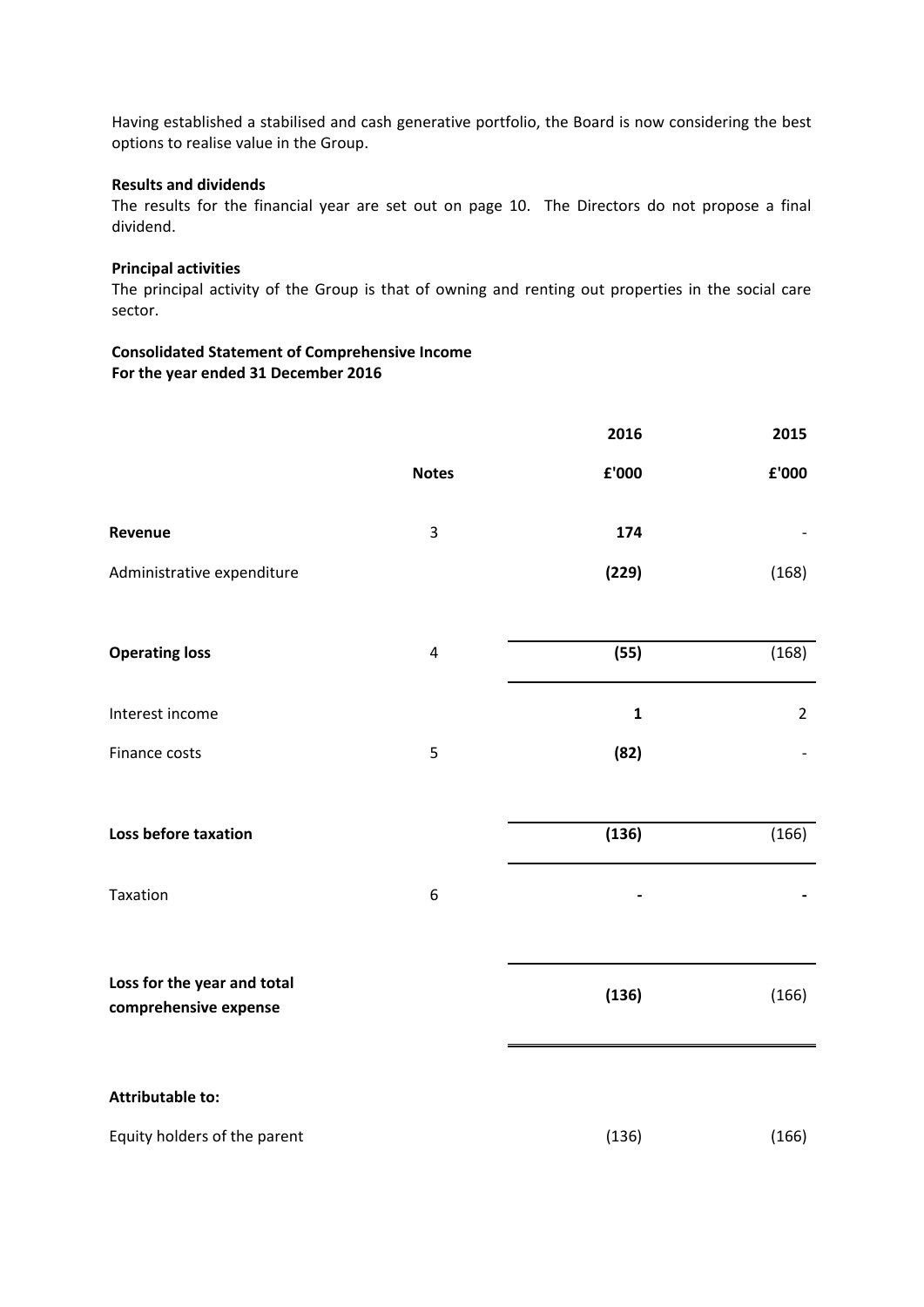| Non-controlling interests |   | -      | ۰      |
|---------------------------|---|--------|--------|
|                           |   | (136)  | (166)  |
| Loss per share            |   |        |        |
| Basic and diluted (pence) | 7 | (1.16) | (6.66) |

All items in the above statement derive from continuing operations.

# **Consolidated Statement of Financial Position**

# **As at 31 December 2016**

|                                |              | 2016         | 2015  |
|--------------------------------|--------------|--------------|-------|
|                                | <b>Notes</b> | £'000        | £'000 |
| <b>Non-current assets</b>      |              |              |       |
| <b>Investment Properties</b>   | 10           | 6,223        |       |
| Intangible assets              |              | $\mathbf{2}$ |       |
|                                |              | 6,225        |       |
| <b>Current assets</b>          |              |              |       |
| Trade and other receivables    | 11           | 159          | 8     |
| Cash and cash equivalents      |              | 365          | 333   |
|                                |              | 524          | 341   |
| <b>Total assets</b>            |              | 6,749        | 341   |
| <b>Current liabilities</b>     |              |              |       |
| Trade and other payables       | 12           | (192)        | (23)  |
|                                |              |              |       |
| <b>Non-current liabilities</b> |              |              |       |
| Loans due in over one year     | 13           | (4, 295)     |       |
| Other payables                 | 12           | (31)         |       |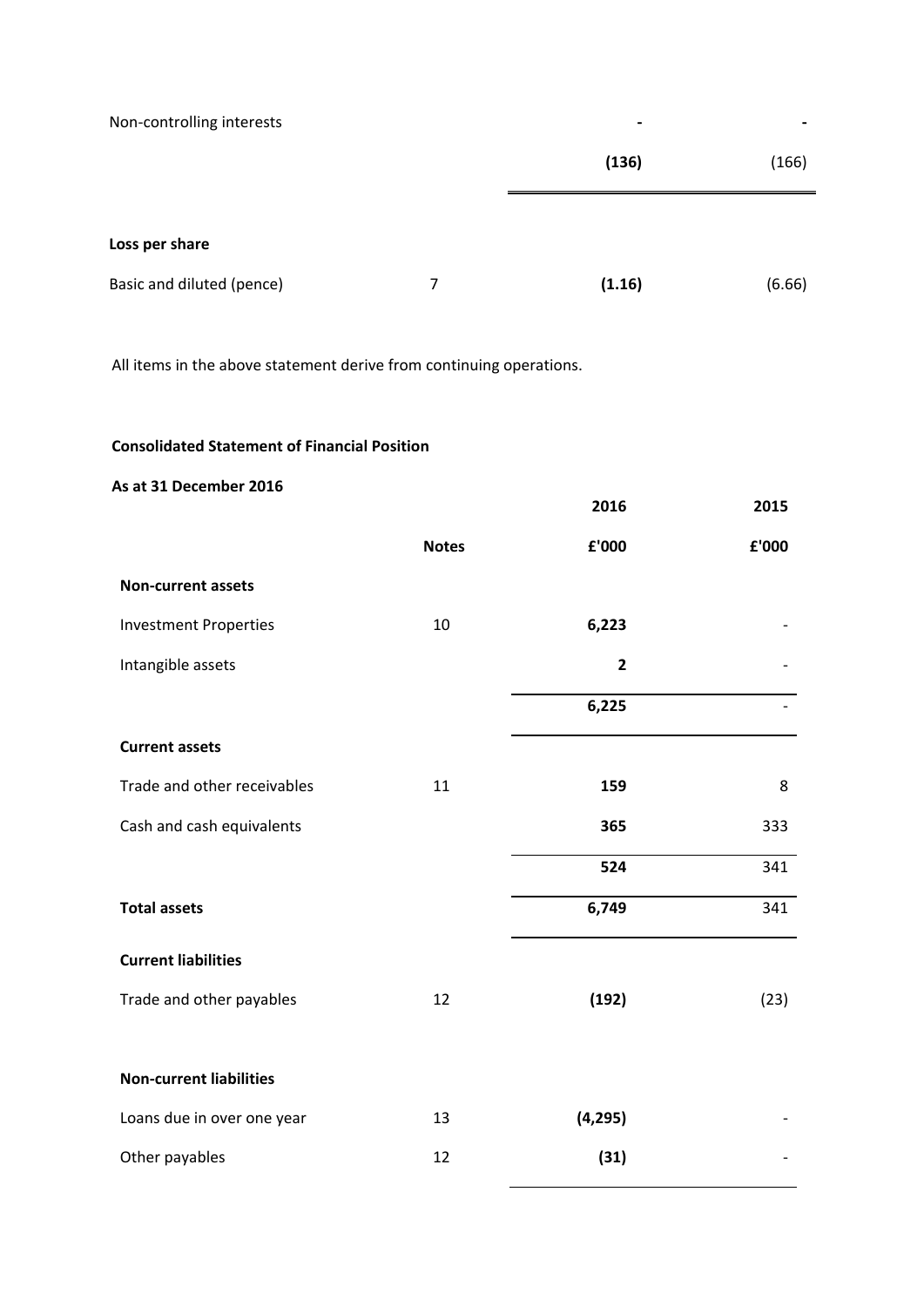|                                                        |    | (4, 326)  |           |
|--------------------------------------------------------|----|-----------|-----------|
| <b>Total liabilities</b>                               |    | (4, 518)  | (23)      |
| <b>Net Assets</b>                                      |    | 2,231     | 318       |
| <b>Equity</b>                                          |    |           |           |
| <b>Capital and Reserves</b>                            |    |           |           |
| Share capital                                          | 16 | 2,599     | 2,491     |
| Share premium                                          | 16 | 12,940    | 11,015    |
| Retained earnings                                      |    | (13, 324) | (13, 188) |
| Equity attributable to equity holders of<br>the parent |    | 2,215     | 318       |
| Non-controlling interest                               | 17 | 16        |           |
| <b>Total equity</b>                                    |    | 2,231     | 318       |
| Net Asset Value per share (restated for<br>2015)       | 18 | 16.62p    | 12.77p    |
| <b>Consolidated Statement of Cash Flows</b>            |    |           |           |
| For the year ended 31 December 2016                    |    |           |           |
|                                                        |    | 2016      | 2015      |
|                                                        |    | £'000     | £'000     |
| Cash flows from operating activities                   |    |           |           |
| Operating loss for the year                            |    | (55)      | (168)     |
| Increase in receivables                                |    | (151)     |           |
| Increase/(decrease) in payables                        |    | 130       | (2)       |
|                                                        |    |           |           |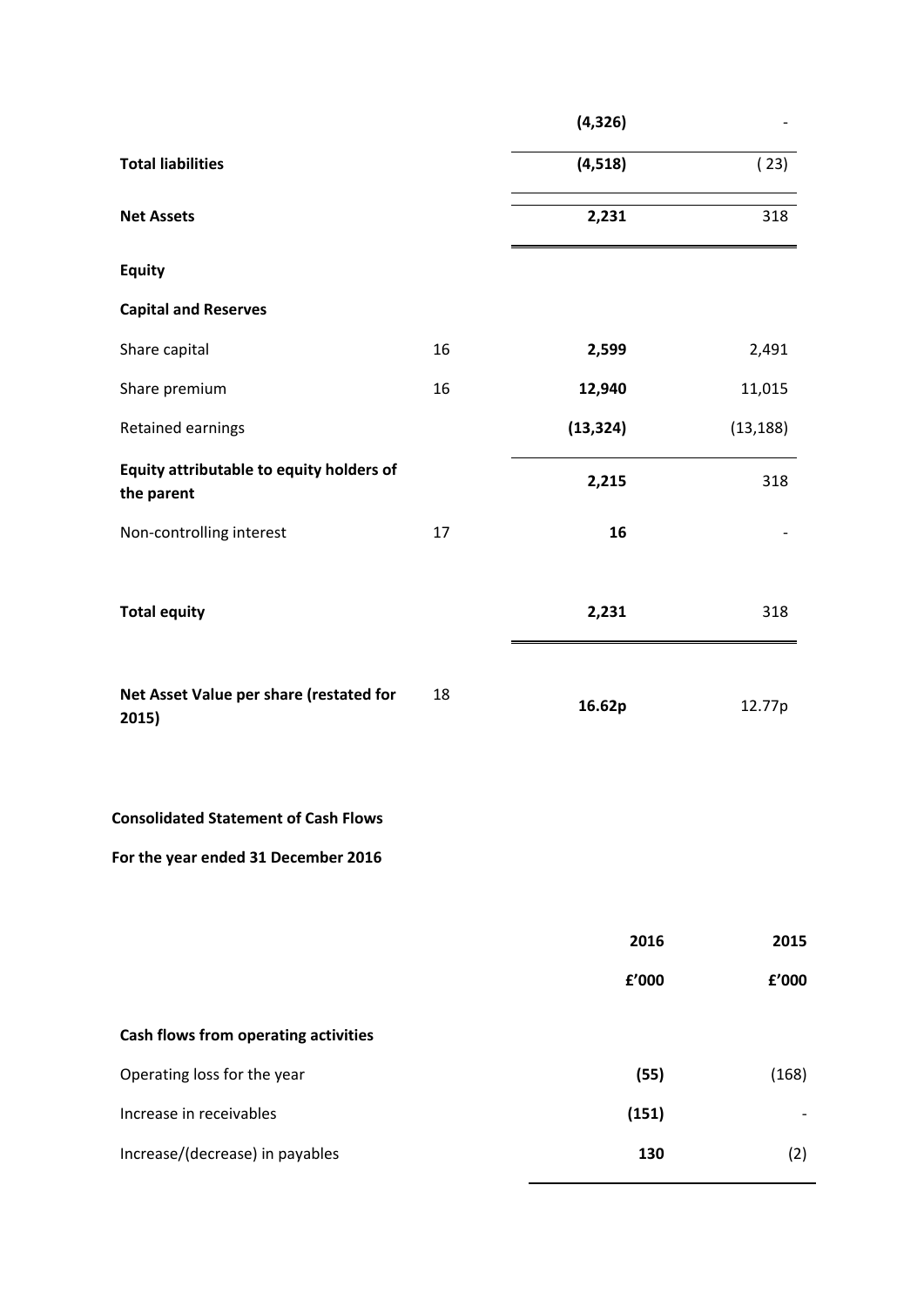| Net cash flows used in operating activities      | (76)     | (170)          |
|--------------------------------------------------|----------|----------------|
| <b>Investing activities</b>                      |          |                |
| Purchase of investment properties                | (6, 223) |                |
| Purchase of intangible assets                    | (2)      |                |
| Net cash used in investing activities            | (6, 225) |                |
| <b>Financing activities</b>                      |          |                |
| Interest income                                  | 1        | $\overline{2}$ |
| Finance costs                                    | (43)     |                |
| Net proceeds from issue of share capital         | 2,033    |                |
| Issue of preference shares                       | 47       |                |
| New loans received                               | 4,295    |                |
| Net cash from financing activities               | 6,333    | $\overline{2}$ |
| Net increase/(decrease) in cash and cash         |          |                |
| equivalents during the year                      | 32       | (168)          |
| Cash and cash equivalents at beginning of period | 333      | 501            |
| Cash and cash equivalents at end of period       | 365      | 333            |

# **Consolidated Statement of Changes in Equity For the year ended 31 December 2016**

|                                          | <b>Share</b><br>premium<br>Share capital<br>account |                          |           | <b>Retained</b><br>controlling<br>interest<br>earnings |       | <b>Total</b> |
|------------------------------------------|-----------------------------------------------------|--------------------------|-----------|--------------------------------------------------------|-------|--------------|
|                                          | £'000                                               | £'000                    | £'000     | f'000                                                  | £'000 |              |
| At 1 January 2016                        | 2,491                                               | 11,015                   | (13, 188) | -                                                      | 318   |              |
| Total comprehensive loss for the<br>year | $\overline{\phantom{a}}$                            | $\overline{\phantom{a}}$ | (136)     | -                                                      | (136) |              |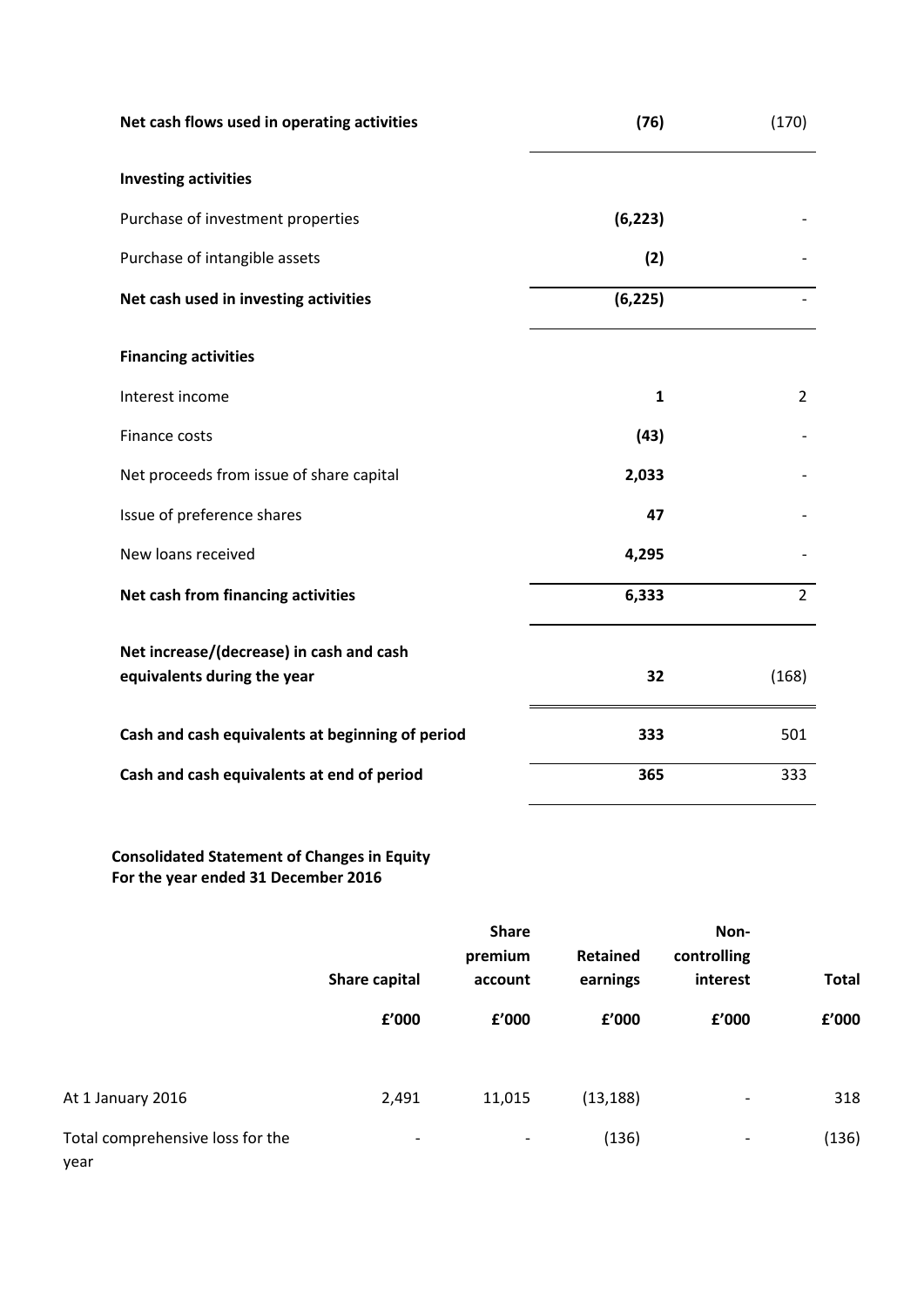| Issue of preference shares | $\overline{\phantom{0}}$ | $\overline{\phantom{0}}$ | $\overline{\phantom{0}}$ | 16                       | 16    |
|----------------------------|--------------------------|--------------------------|--------------------------|--------------------------|-------|
| Issue of share capital     | 108                      | 1,925                    | $\overline{\phantom{0}}$ | $\overline{\phantom{0}}$ | 2,033 |
| At 31 December 2016        | 2,599                    | 12.940                   | (13, 324)                | 16                       | 2,231 |

|                                          | Share capital | <b>Share</b><br>premium<br>account | Retained<br>earnings | Non-<br>controlling<br>interest | <b>Total</b> |
|------------------------------------------|---------------|------------------------------------|----------------------|---------------------------------|--------------|
|                                          | f'000         | £'000                              | £'000                | £'000                           | £'000        |
| At 1 January 2015                        | 2,491         | 11,015                             | (13,022)             | $\overline{\phantom{0}}$        | 484          |
| Total comprehensive loss for the<br>year | -             | $\overline{\phantom{a}}$           | (166)                | -                               | (166)        |
| At 31 December 2015                      | 2,491         | 11,015                             | (13, 188)            | $\blacksquare$                  | 318          |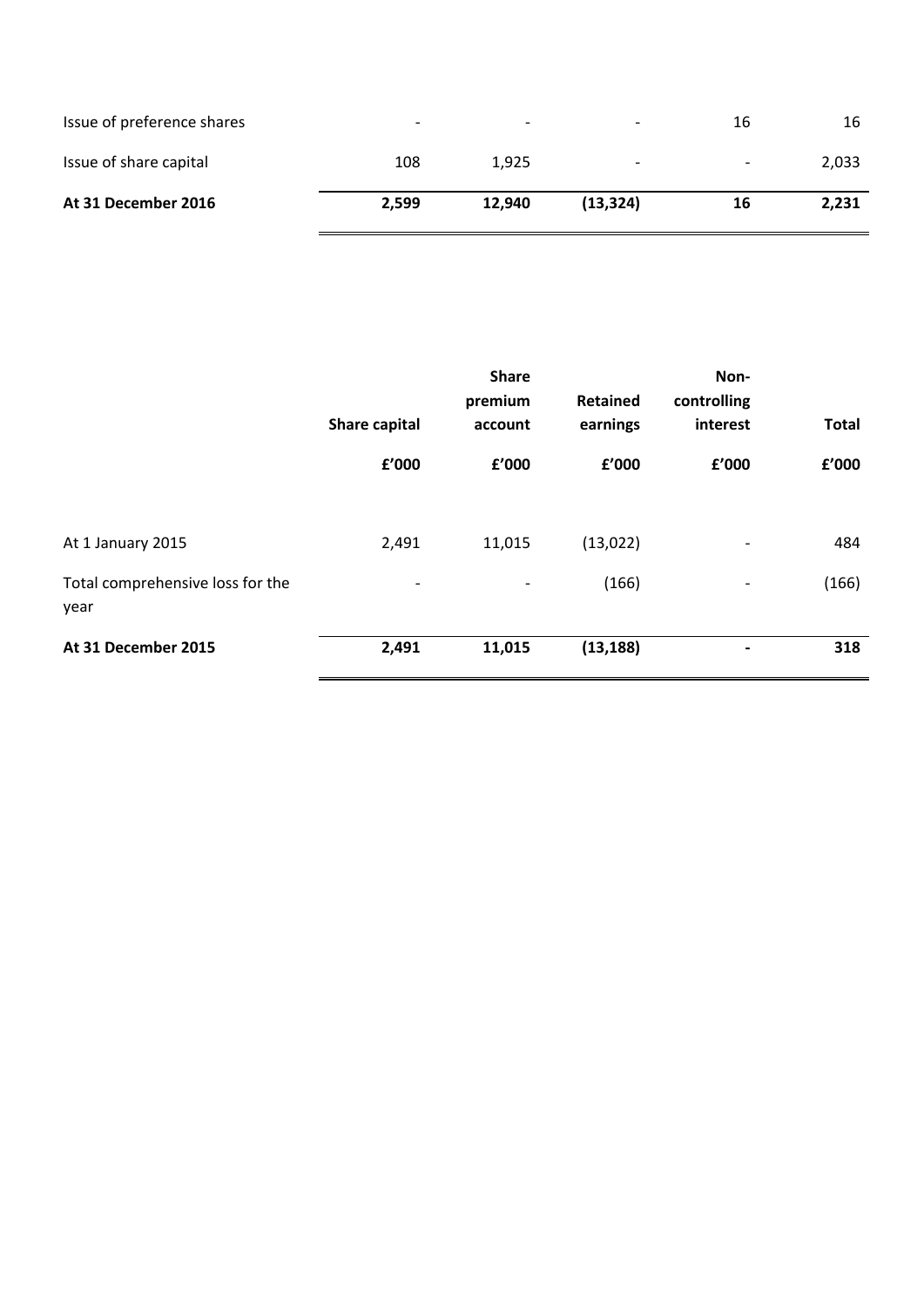# **Notes to the accounts For the year ended 31 December 2016**

# **1. General Information**

Specialist Investment Properties plc is incorporated in the Isle of Man under the Companies Acts 1931 to 2004. The nature of its principal activities is set out in the Directors' Report. This financial information is presented in pounds sterling because that is the currency of the primary economic environment in which the Group operates and is rounded to the nearest thousand pounds.

The financial information set out in the announcement does not constitute the company's statutory accounts for the years ended 31 December 2016 or 2015. The annual report and financial statements for the year ended 31 December 2016 were approved by the Board of Directors on 26 May 2017 along with this preliminary announcement. The auditor's report for on the statutory accounts for the year ended 31 December 2016 and the previous auditor's report on the statutory accounts for the year ended 31 December 2015 were both unqualified.

# **2. Accounting Policies**

## **Basis of preparation**

This financial information is prepared in accordance with International Financial Reporting Standards as adopted by the European Union.

## **Basis of accounting**

The financial information has been prepared on the historical cost basis, except for investment properties which are held at fair value. The principal accounting policies adopted in the preparation of the financial information are set out below.

## **Basis of consolidation**

The consolidated financial information incorporate the financial statements of the Company and entities controlled by the Company (its subsidiaries) made up to 31 December each year. Where the Company has control over an investee, it is classified as a subsidiary. The Company controls an investee if all three of the following elements are present; power over the subsidiary; exposure, or rights to, the variable returns from its involvement with the subsidiary; and the ability to affect those returns through its power over the subsidiary.

Non-controlling interests in the net assets of consolidated subsidiaries are identified separately from the Group's equity therein. Non-controlling interests consist of the amount of those interests at the date of the original business combination and the non-controlling interest's share of changes in equity since the date of the combination.

Where necessary, adjustments are made to the financial statements of subsidiaries to bring the accounting policies used into line with those used by the Group. All intra-group transactions, balances, income and expenses are eliminated on consolidation.

## **Adoption of new and revised standards**

In the current year, there were no new and revised Standards and Interpretations that were adopted.

## **Standards in issue but not yet effective**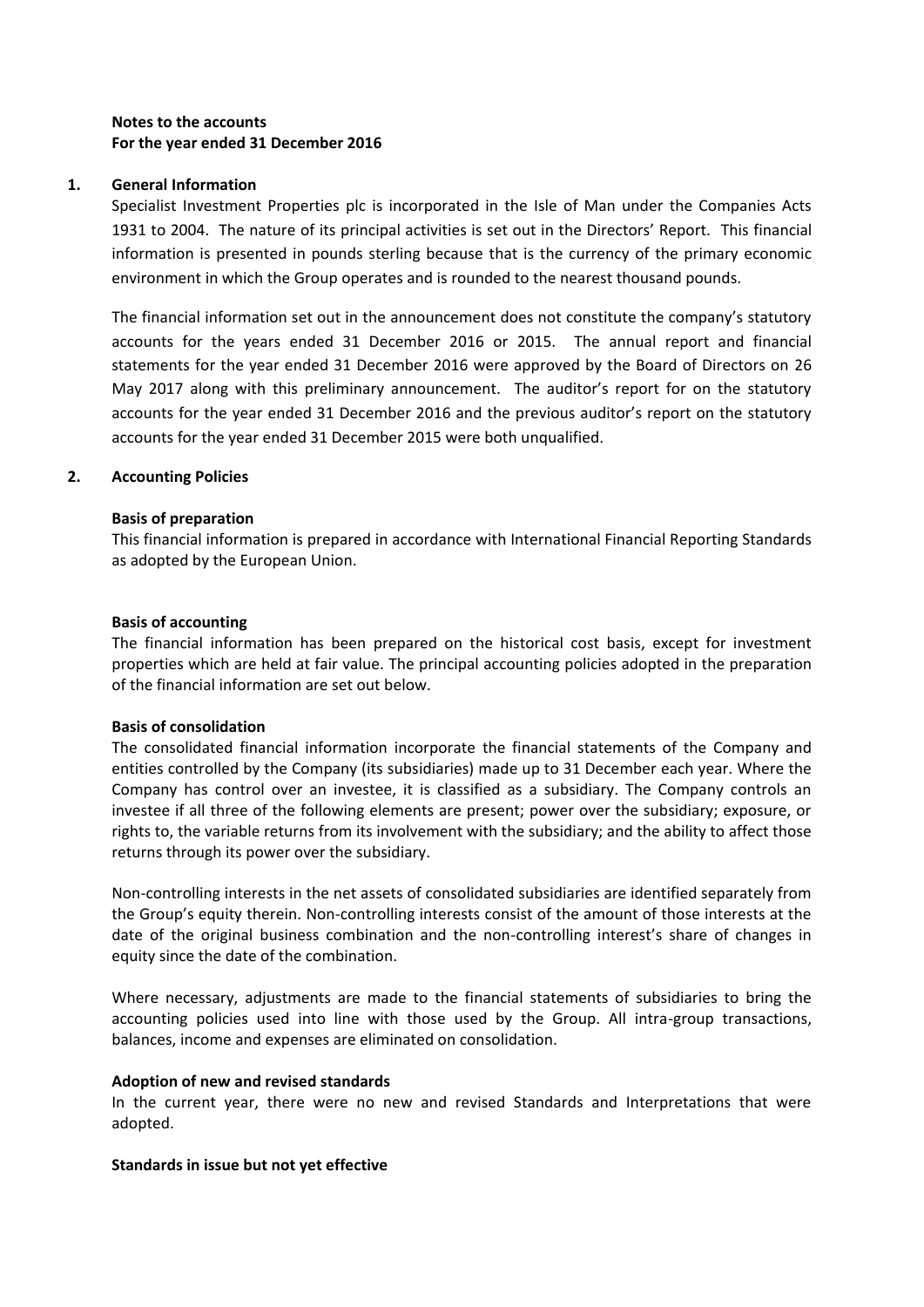New standards and interpretations currently in issue but not effective, based on EU mandatory effective dates, for accounting periods commencing on 1 January 2016 are:

- IFRS 15 Revenue from Contracts with Customers (EU effective date 1 January 2018)
- IFRS 9 Financial Instruments (EU effective date 1 January 2018)
- IFRS 16 Leases

The directors have assessed the impact of these standards, and do not consider that there will be a material impact on the financial information.

## **Going Concern**

The Group continues to adopt the going concern basis in preparing the financial information. Cash flow forecasts indicate that the Group will have sufficient resources to continue for at least twelve months from the date of signing this financial information.

#### **Judgements and key sources of estimation uncertainty**

In preparing this financial information, the directors have made the following judgements:

- They have determined the fair value of the investment properties as at 31 December 2016. In reaching this fair value, they have considered the economic viability and expected future financial performance of the assets.
- They have estimated the level of provision required for both current and deferred tax.

#### **Revenue recognition**

Rental income arising from operating leases on investment properties is accounted for on a straight line basis over the lease term. For leases which contain fixed or minimum deemed uplifts, the rental income is recognised on a straight line basis over the lease term. Incentives for lessees to enter into lease agreements are spread evenly over the lease terms, even if the payments are not made on such a basis. Rental income is measured at the fair value of the consideration receivable, excluding discounts, rebates, VAT and other sales taxes or duty.

## **Finance Costs**

Transaction costs associated with loans are set off against the total loan balance and amortised over the term of the loan facility. Other finance costs are expensed in the period in which they occur.

#### **Taxation**

Income tax expense represents the sum of the tax currently payable and deferred tax. The tax currently payable is based on taxable profit for the year. Taxable profit differs from profit as reported in the income statement because it excludes items of income or expense that are taxable or deductible in other years and it further excludes items that are never taxable or deductible. The Group's liability for current tax is calculated using tax rates that have been enacted or substantively enacted by the Statement of Financial Position date.

Deferred tax is the tax expected to be payable or recoverable on differences between the carrying amounts of assets and liabilities in the financial information and the corresponding tax bases used in the computation of taxable profit, and is accounted for using the Statement of Financial Position liability method. Deferred tax liabilities are generally recognized for all taxable temporary differences and deferred tax assets are recognized to the extent that it is probable that taxable profits will be available against which deductible temporary differences can be utilized. Such assets and liabilities are not recognized if the temporary difference arises from goodwill or from the initial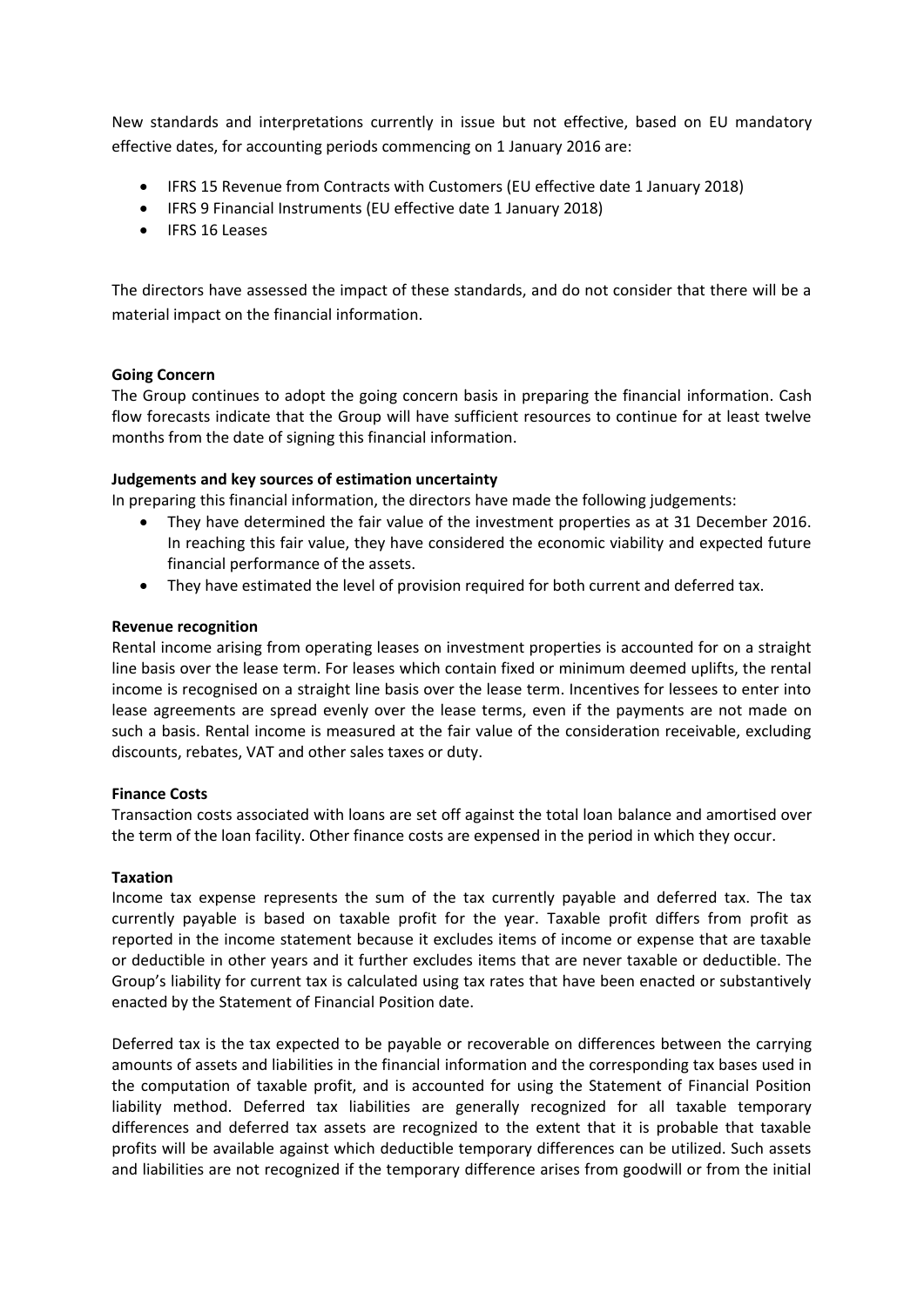recognition of other assets and liabilities in a transaction that is not a business combination and affects neither the taxable profit nor the accounting profit.

The carrying amount of deferred tax assets is reviewed at each Statement of Financial Position date and reduced to the extent that it is no longer probable that sufficient taxable profits will be available to allow all or part of the asset to be recovered.

Deferred tax is calculated at the tax rates that are expected to apply in the period when the liability is settled or the asset is realized. Deferred tax is charged or credited in profit or loss for the period except when it relates to items charged or credited in other comprehensive income or directly to equity, in which case the deferred tax is also dealt with in other comprehensive income or directly in equity.

Deferred tax arising as a consequence of investment property carried at fair value is calculated on the basis that the property will be recovered through a sale of the property in line with the Group's business model which is to generate value in the form of capital appreciation.

#### **Investment properties**

The Group's investment properties are held for long term investment. Investment properties are initially measured at cost, including transaction costs. Subsequent to initial recognition, investment properties are stated at fair value based on market data and a valuation made as of each reporting date. The fair value of investment property does not reflect future capital expenditure that will improve or enhance the property and does not reflect future benefits from this future expenditure.

Gains or losses arising from changes in the fair value of investment properties are included in profit or loss in the year in which they arise.

Investment properties are recognised for accounting purposes upon completion of contract, when the risks and rewards of ownership are transferred to the Group. Investment properties cease to be recognised when they have been disposed of. Any gains and losses arising are recognised in profit or loss during the year of disposal.

## **Intangible assets**

Intangible assets purchased are measured initially at purchase cost, and then amortised on a straight line basis over their estimated useful lives.

## **Financial instruments**

Financial assets and financial liabilities are recognised in the Group's Statement of Financial Position when the Group becomes a party to the contractual provisions of the instrument. The classification of the Group's financial assets and liabilities depends on their nature and purpose and is determined at the time of initial recognition.

#### **Financial assets**

Financial assets of the Group are all classified as 'loans and receivables'.

## **Financial liabilities**

Financial liabilities are classified as 'other financial liabilities'.

#### *Loans and receivables*

Trade and other receivables which have fixed or determinable payments which are not quoted in an active market are classified as loans and receivables. Financial assets in this category are measured at amortised cost using the effective interest method, less any impairment.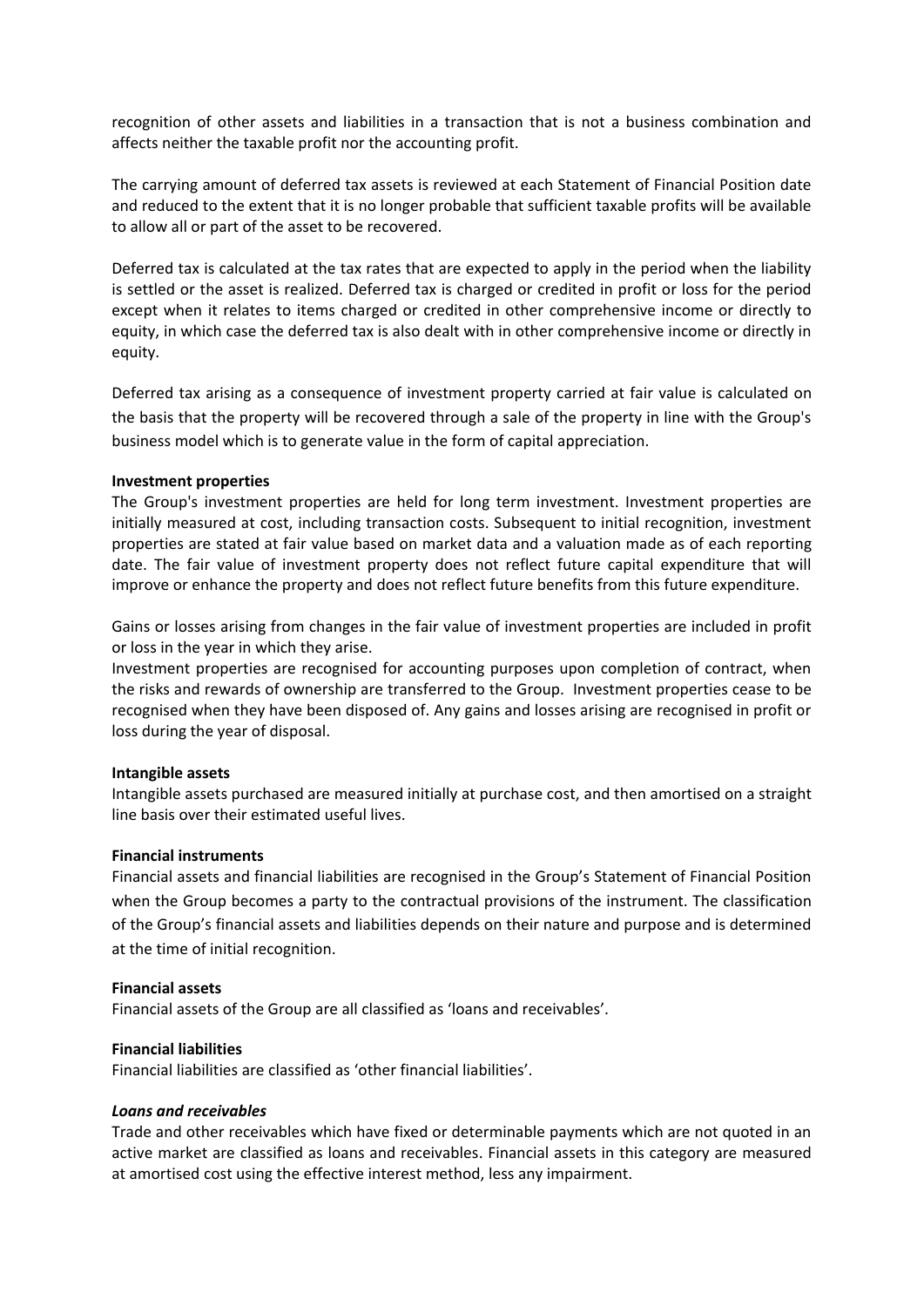# *Other financial liabilities*

Other financial liabilities comprise bank loans, trade payables, preference shares and other shortterm monetary liabilities, which are initially recognised at fair value and are subsequently carried at amortised cost using the effective interest method.

## **Cash and Cash Equivalents**

Cash comprises cash in hand which may be accessed without penalty.

#### **Equity**

The following describes the nature and purpose of each reserve within equity:

- 'Share capital' represents the nominal value of equity shares;
- 'Share premium' represents the excess over nominal value of the fair value of consideration received for equity shares, net of expenses of the share issue;
- 'Retained earnings' represents retained profits.
- 'Non-controlling interest' represents the equity element of the B preference shares.

#### 3. **Turnover**

|               | 2016  | 2015                     |
|---------------|-------|--------------------------|
|               | £'000 | £'000                    |
| Rental income | 174   | $\overline{\phantom{0}}$ |

All turnover has arisen in the United Kingdom.

Certain of the Group's tenants individually contribute more than 10% of the Group's revenue. Tenants meeting this criteria contributed £104,023 and £29,491 to revenue respectively during the year.

## **4. Loss for the year**

Loss for the year has been arrived at after charging:

|                          | 2016  | 2015  |
|--------------------------|-------|-------|
|                          | £'000 | £'000 |
|                          |       |       |
| Audit fees               | 28    | 19    |
| <b>Taxation services</b> | 18    | ٠     |
|                          | 46    | 19    |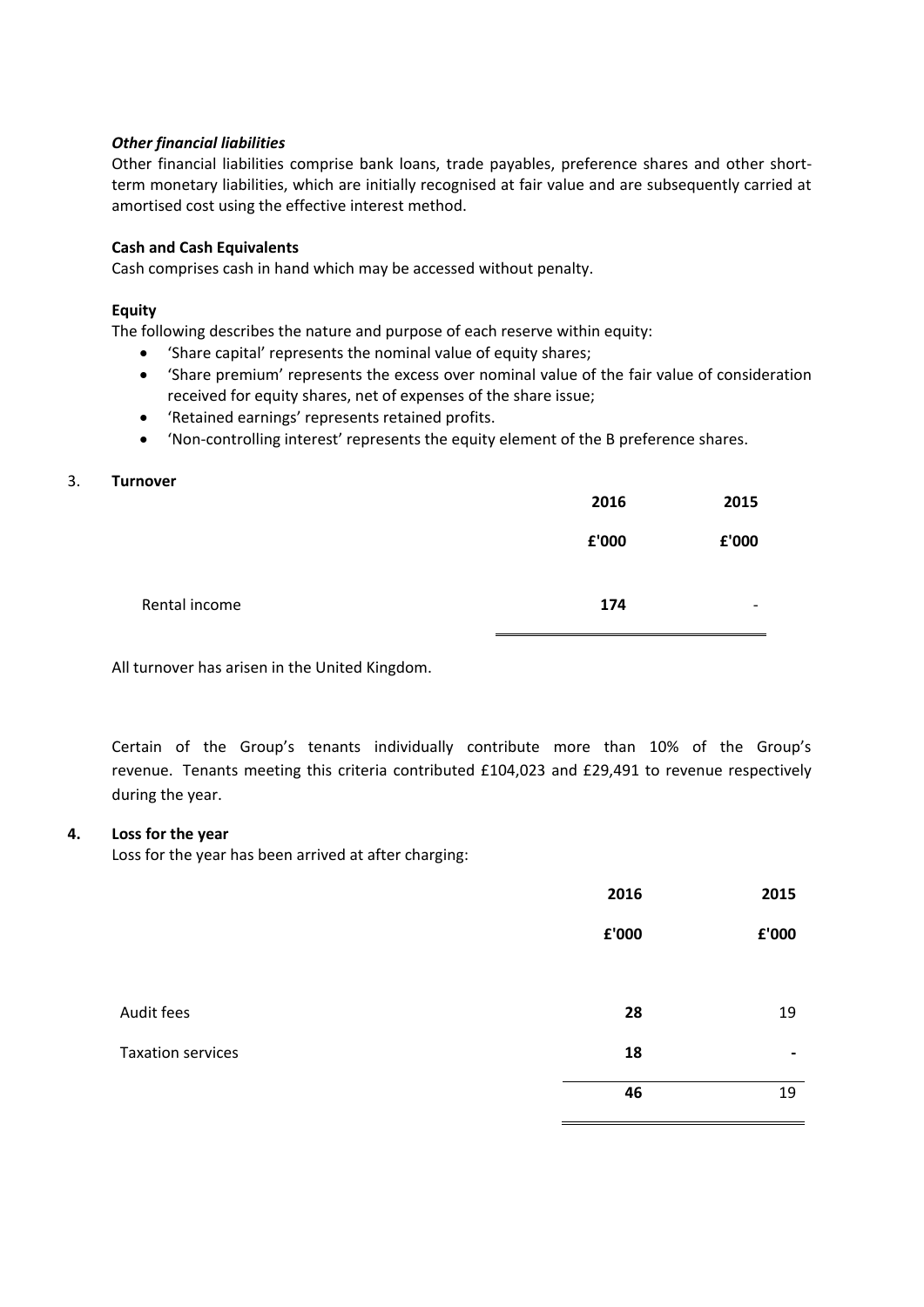The prior year audit fees were payable to the previous auditors, Crowe Morgan LLC. Taxation services in the current year are payable to Deloitte LLP.

#### **5. Finance costs**

|                                      | 2016  | 2015                     |
|--------------------------------------|-------|--------------------------|
|                                      | £'000 | £'000                    |
|                                      |       |                          |
| Amortisation of loan arrangement fee | 6     | $\overline{\phantom{0}}$ |
| Interest payable                     | 76    | $\overline{\phantom{0}}$ |
|                                      | 82    |                          |

# **6. Taxation**

Profits arising from property rentals are taxable in the UK via corporation tax where the property is owned by a UK tax resident company, and via the Non Resident Landlord Scheme where the property is owned by an oversees company. Profits are currently taxable at 20% under both schemes.

|                                          | 2016  | 2015  |
|------------------------------------------|-------|-------|
|                                          | £'000 | £'000 |
| Loss for the year                        | (136) | (166) |
| Items not subject to taxation            | 61    |       |
|                                          | (75)  | (166) |
|                                          |       |       |
| Taxable at 20%                           | (15)  | (33)  |
| Tax losses carried forward / written off | 15    | 33    |
| Tax payable                              |       |       |

As at 31 December 2016, the Group had tax losses carried forward of £75,000. No deferred tax asset has been recognised in respect of these losses due to uncertainty over the timing of any recovery.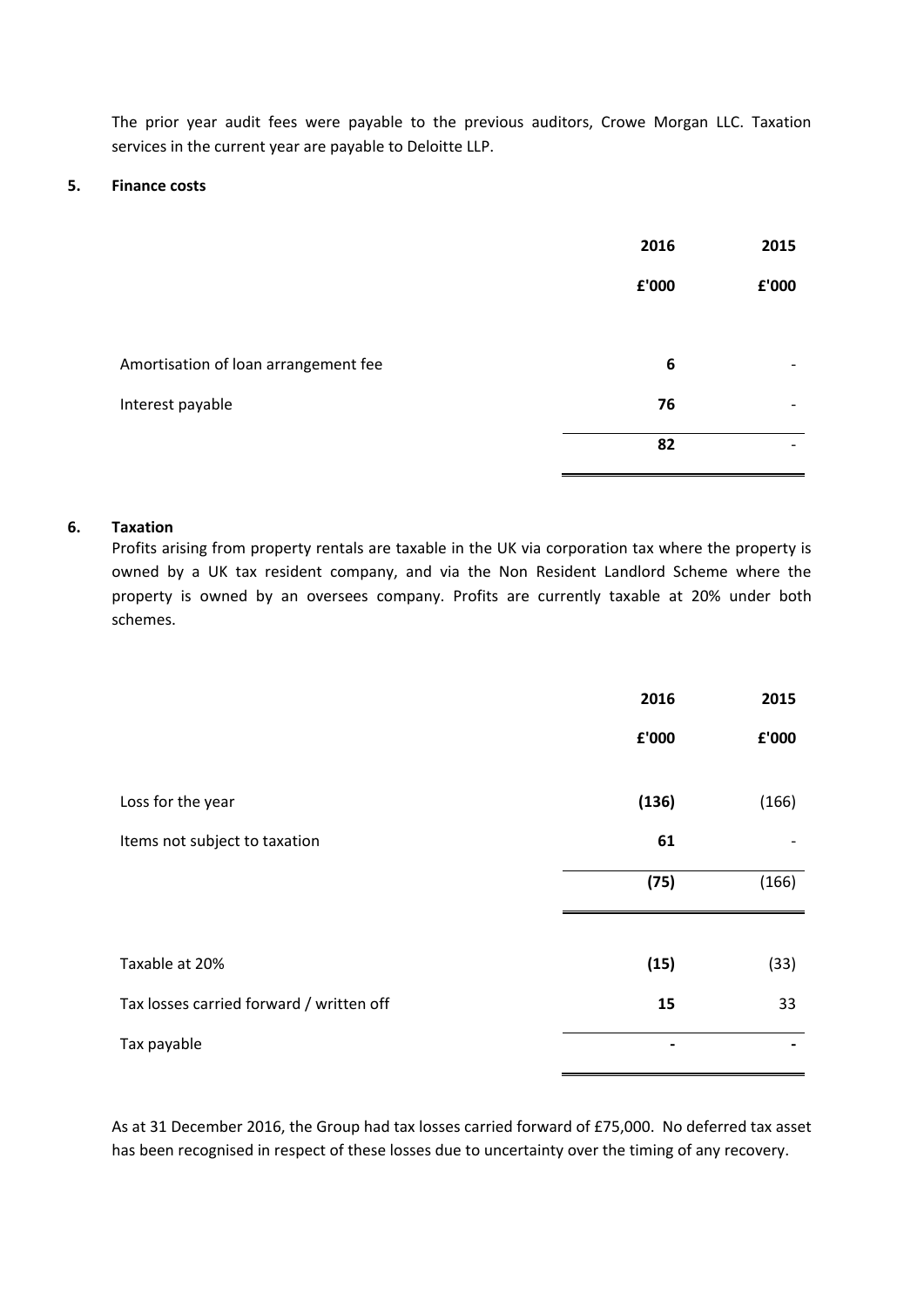#### **7. Loss per share**

|                                                                                                           | 2016       | 2015      |
|-----------------------------------------------------------------------------------------------------------|------------|-----------|
|                                                                                                           | £'000      | £'000     |
| Losses for the purposes of basic earnings per share being net<br>loss attributable to owners of the Group | (136)      | (166)     |
| <b>Number of Shares</b>                                                                                   | 2016       | 2015      |
|                                                                                                           | No.        | No.       |
| Weighted average number of ordinary shares for the purpose<br>of basic and diluted loss per share         | 11,678,518 | 2,490,953 |
| Loss per share - continuing operations                                                                    |            |           |
| <b>Basic and diluted (pence)</b>                                                                          | (1.16)     | (6.66)    |

The loss per share for the year ended 31 December 2015 has been restated to take account of the share reorganisation in the year (see note 16). The calculation for the current year also assumes that the share reorganisation was in place from 1 January 2016.

#### **8. Emoluments of the Directors of the Company**

The remuneration of the Directors of the Company, who are the key management personnel, is set out below:

|                         | 2016  | 2015                     |
|-------------------------|-------|--------------------------|
|                         | £'000 | £'000                    |
|                         |       |                          |
| David Craine (resigned) | 8     | 14                       |
| Derek Short (resigned)  | 3     | 24                       |
| John Le Poidevin        | 8     | -                        |
| Elizabeth Lynn Bruce    | 4     | $\overline{\phantom{a}}$ |
| Simon Clements          | 2     | $\overline{\phantom{a}}$ |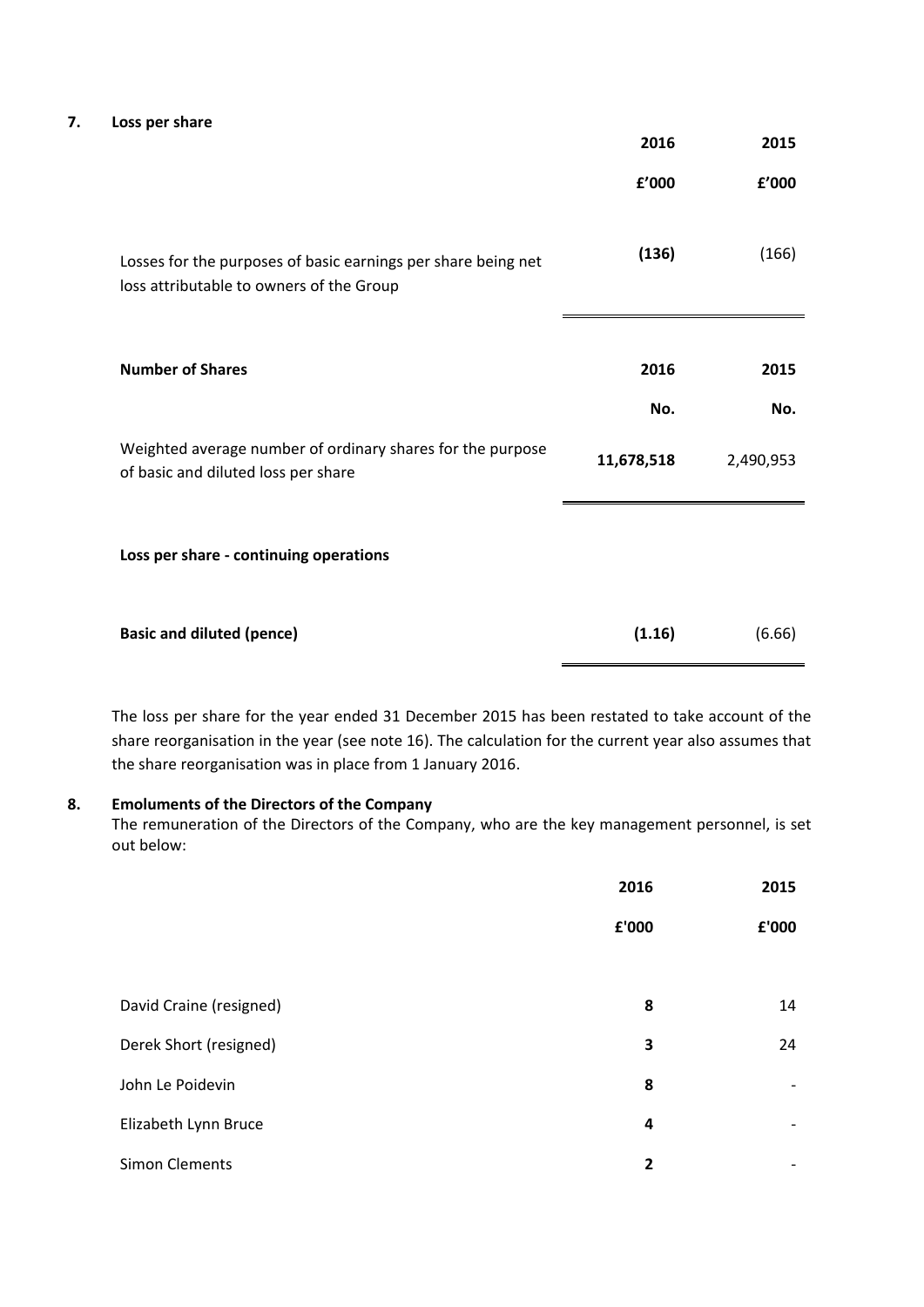# **9. Dividends**

The Directors do not propose a final dividend in relation to the year ended 31 December 2016 (2015: £nil).

## **10. Investment properties**

|                  | 2016           | 2015                     |
|------------------|----------------|--------------------------|
|                  | £'000          | £'000                    |
| At 1 January     | $\blacksquare$ | $\overline{\phantom{a}}$ |
| <b>Additions</b> | 6,223          | $\overline{\phantom{a}}$ |
| At 31 December   | 6,223          | $\overline{\phantom{0}}$ |

There has been no movement in the valuation during the year to 31 December 2016.

The different valuation method levels are defined below.

Level 1: quoted prices (unadjusted) in active markets for identical assets or liabilities.

Level 2: inputs other than quoted prices included in Level 1 that are observable for the asset or liability, either directly (i.e. as prices) or indirectly (i.e. derived from prices); and

Level 3: inputs for the asset or liability that are not based on observable market data (unobservable inputs)

These levels are specified in accordance with IFRS 13 Fair Value Measurement. Our property valuation approach and process is set out below. Property valuations are inherently subjective as they are made on the basis of assumptions made by the valuer which may not prove to be accurate. For these reasons we have classified the investment property valuations as Level 3 as defined by IFRS 13.

There have been no transfers between the fair value hierarchy levels during the period.

At 31 December 2016 there were no restrictions on the realisability of investment property or the remittance of income and proceeds of disposal (2015: £nil).

At 31 December 2016 the Group had a contractual obligation to purchase two properties on practical completion. Further details are outlined in note 22.

## **Valuation and sensitivity**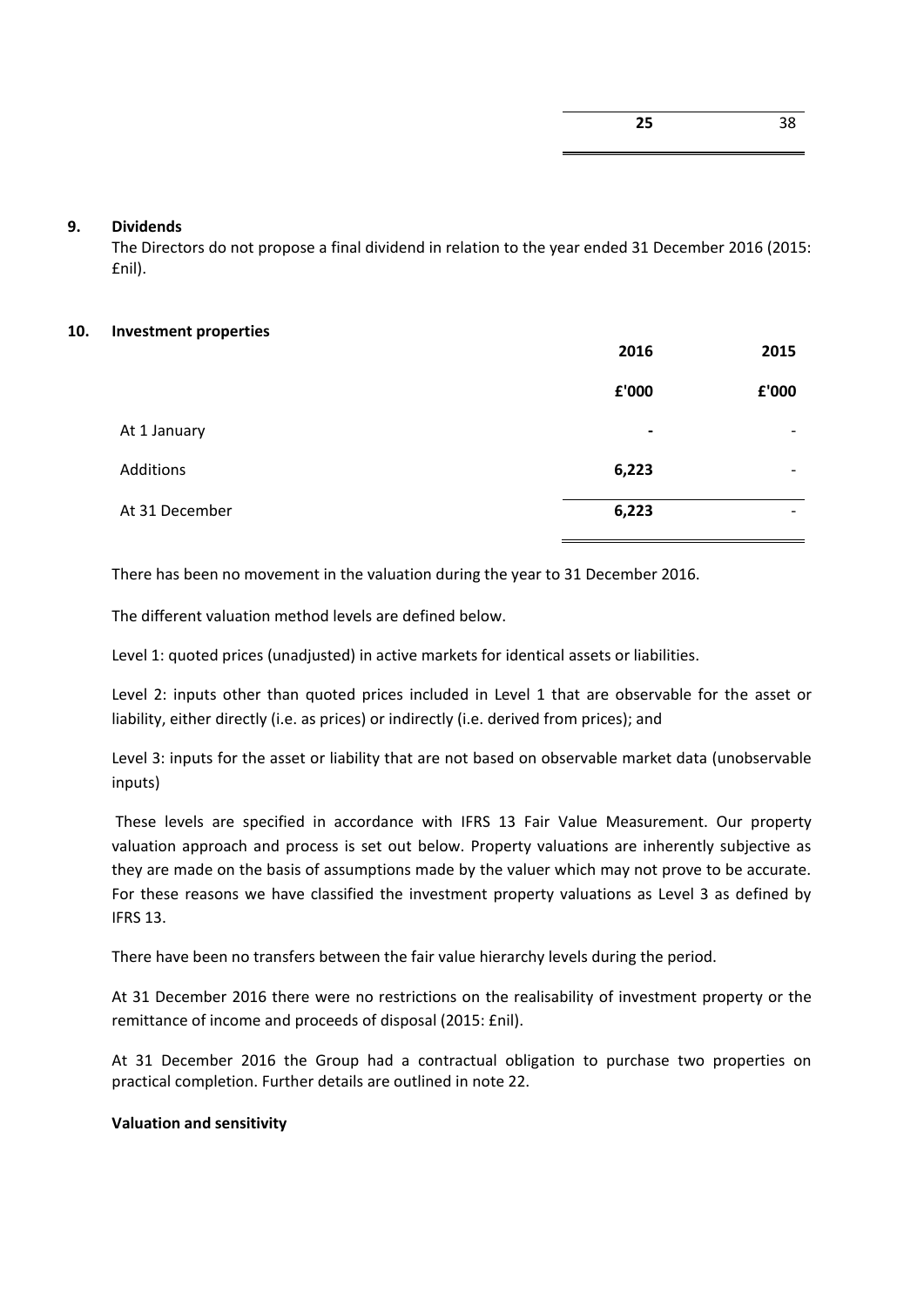The property portfolio is subject to annual valuations by the Directors and was valued at 31 December 2016 on the basis of fair value in accordance with the RICS Valuation Professional Standards, which takes account of the properties' highest and best use.

The Directors valued the properties with reference to rental income and yields. Rental income varies from £15,600 per annum to £210,000. The Directors have applied yields between 8.3% and 10.85%.

#### **10. Trade and other receivables**

|                                | 2016  | 2015                     |
|--------------------------------|-------|--------------------------|
|                                | £'000 | £'000                    |
| Trade debtors                  | 29    | $\overline{\phantom{0}}$ |
| Prepayments and accrued income | 130   | 8                        |
|                                | 159   | 8                        |

All amounts included in trade and other debtors fall due for payment within one year. The carrying value of trade and other receivables classified as loans and receivables approximates fair value.

#### **11. Trade and other payables**

#### **Due in less than one year**

|                              | 2016  | 2015                     |
|------------------------------|-------|--------------------------|
|                              | £'000 | £'000                    |
|                              |       |                          |
| Other payables               | 46    |                          |
| Accrued interest             | 33    | $\overline{\phantom{a}}$ |
| Accruals and deferred income | 113   | 23                       |
|                              | 192   | 23                       |

The carrying value of trade and other payables classified as other financial liabilities measured at amortised cost approximates fair value.

#### **Due in more than one year**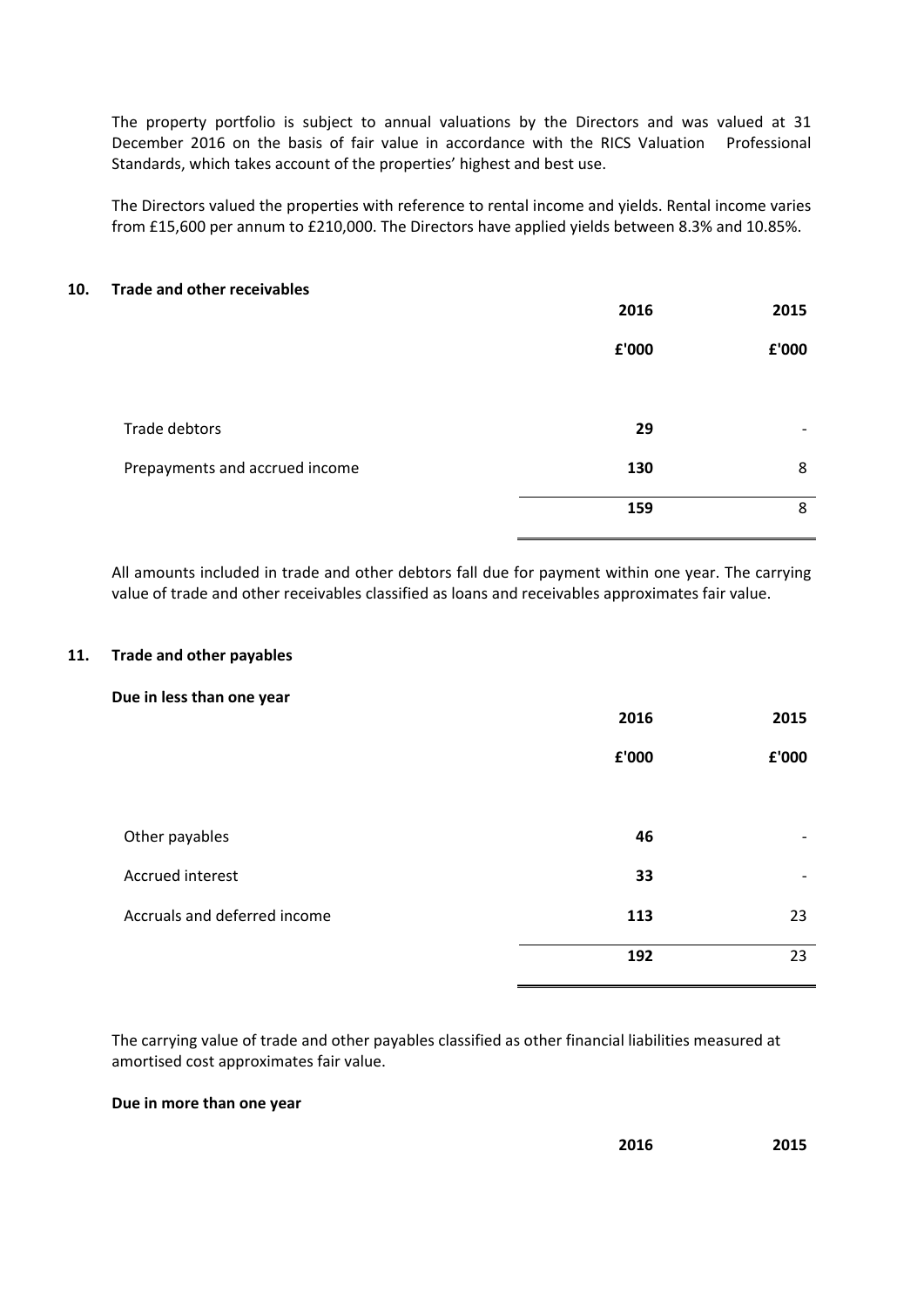|                | £'000 | £'000                    |
|----------------|-------|--------------------------|
|                |       |                          |
| Other payables | 31    | $\overline{\phantom{0}}$ |

Other payables of £31,360 (2015: £nil) are preference shares. See note 17 for further information.

# **12. Loans due in over one year**

As at 31 December 2016, the Group had drawn loans totaling £4,297,500 from loan facilities advanced in the year by Heritage Square Limited, a related entity to whom the Group's Investment Adviser, Puma Investment Management Limited, acts as Trading Adviser. Costs of £3,686 were set off against this loan balance which are being released over the loan term, resulting in a loan balance at 31 December 2016 of £4,294,920.

Under a £7.4m principal loan facility, interest is payable on drawn funds at a fixed rate of 6% – 6.5% per annum and loans are repayable two years after the date of drawdown. Loans are used to fund the purchase of investment properties and are secured on those properties by way of a first charge. As at the year end £4,017,500 had been drawn from this principal loan facility.

In addition the Group has signed a £2.5m bridging facility with Heritage Square Limited, whereby interest is payable on drawn funds at a rate of 1% per month for the first six months. This will then step up to 1.25% per month between seven months from drawdown and twelve months from drawdown, 1.5% per month between thirteen months from drawdown and eighteen months from drawdown, and 1.75% per month between nineteen months from drawdown and twenty-four months from drawdown. Loans are repayable two years after the date of drawdown. The Group is only able to draw down on the facility until the earlier of reaching the £2.5m limit or 30 June 2017. As at the year end £280,000 had been drawn from this loan facility.

## **13. Financial Instruments**

Details of the significant accounting policies and methods adopted (including the criteria for recognition, the basis of measurement and the basis for recognition of income and expenses) for each class of financial asset and liability are disclosed in note 2. Categories of financial instruments are as follows:

|                           | 2016  | 2015  |
|---------------------------|-------|-------|
|                           | £'000 | £'000 |
|                           |       |       |
| Cash and cash equivalents | 365   | 333   |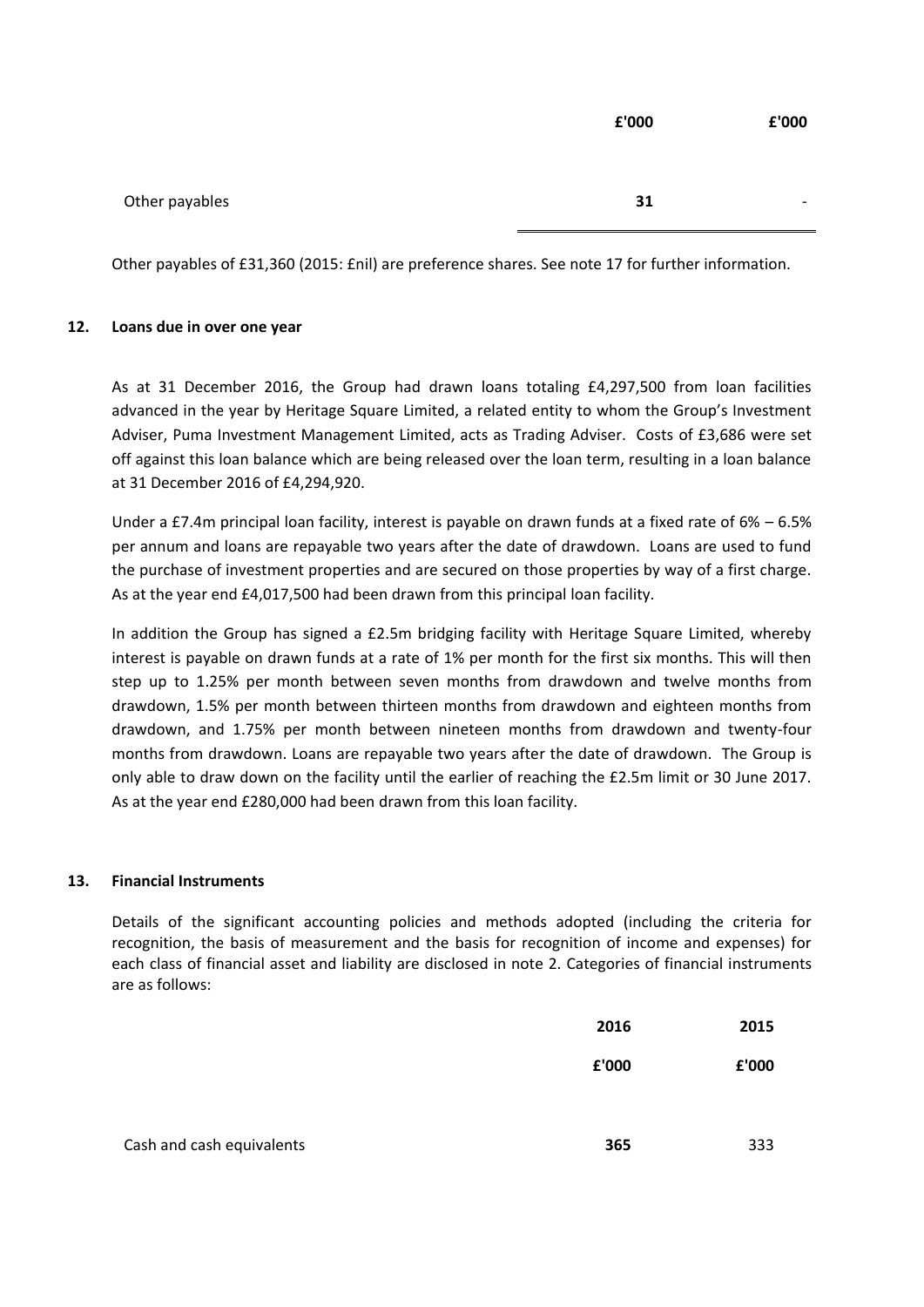| Loans and receivables       | 159   |  |
|-----------------------------|-------|--|
| Other financial liabilities | 4.518 |  |

#### *Capital risk management*

The Group manages its capital to ensure that the Group will be able to continue as a going concern. This is achieved by maintaining sufficient liquid resources to meet ongoing liabilities as they fall due, including payment of dividends, while maximising the return to stakeholders through the optimisation of the debt and equity balance.

The capital structure of the Group consists of cash and cash equivalents and equity attributable to equity holders of the Group, comprising issued capital, share premium and retained losses. The Group does not have a target gearing ratio.

The Group is not subject to any externally imposed capital requirements. Equity includes all capital and reserves of the Group that are managed as capital.

#### *Credit risk*

At the end of the reporting year, there are no significant concentrations of credit risk for loans and receivables. The carrying amount reflected above represents the Group's maximum exposure to credit risk for such loans and receivables.

#### *Financial risk management objectives*

The Board of Directors monitor and manage financial risks, relating to the operation of the Group, through periodic assessment of its exposure to them. These risks include credit risk, cash flow interest rate risk and liquidity risk.

#### *Market risk*

The Group's exposure to market risks has changed due to its new investment policy. It is now exposed to movements in the property market in the United Kingdom. This is both for the residential property market and also for properties that are held for investment purposes. The Board of Directors monitor these risks through assessment of its exposure to them in Board meetings. All loans have a fixed interest rate so there is no exposure to risk regarding variable rate instruments.

#### *Foreign currency risk management*

All assets and liabilities are denominated in sterling. As a result the Group has no exposure to foreign currency risk.

## *Liquidity risk management*

Ultimate responsibility for liquidity risk management rests with the Group's Board of Directors, which has established an appropriate liquidity risk management framework for the management of the Group's short, medium and long-term funding and liquidity management requirements. The Group manages liquidity risk by maintaining adequate reserves and by continuously monitoring forecast and actual cash flows.

The following table sets out the contractual maturities of financial liabilities: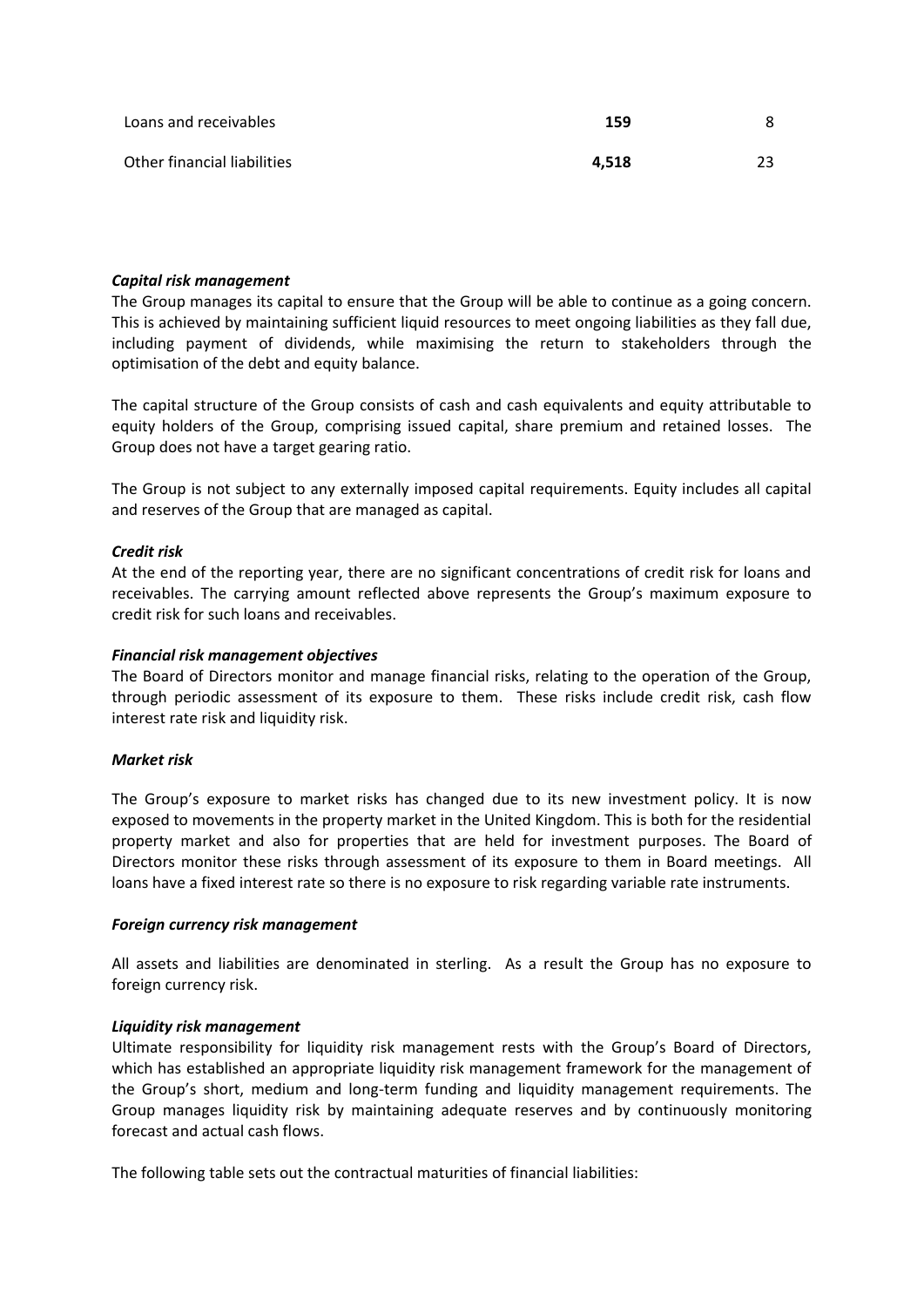| At 31 December 2016         | Up to 3<br>months | <b>Between 3</b><br>and $12$<br>months | Between 1<br>and 2 years | <b>Between 2</b><br>and 5 years | Over 5 years |
|-----------------------------|-------------------|----------------------------------------|--------------------------|---------------------------------|--------------|
|                             | £'000             | £'000                                  | £'000                    | £'000                           | £'000        |
| Trade and other<br>payables | 192               | $\overline{\phantom{a}}$               |                          | $\qquad \qquad \blacksquare$    |              |
| Loans                       | -                 | $\overline{\phantom{a}}$               | 4,295                    | $\qquad \qquad \blacksquare$    | -            |
| Interest payable            | 71                | 212                                    | 200                      | $\qquad \qquad \blacksquare$    |              |
|                             | 263               | 212                                    | 4,495                    | $\qquad \qquad \blacksquare$    | -            |

| At 31 December 2015         | Up to 3<br>months<br>£'000 | <b>Between 3</b><br>and $12$<br>months<br>£'000 | <b>Between 1</b><br>and 2 years<br>£'000 | <b>Between 2</b><br>and 5 years<br>£'000 | Over 5 years<br>£'000    |
|-----------------------------|----------------------------|-------------------------------------------------|------------------------------------------|------------------------------------------|--------------------------|
| Trade and other<br>payables | 23                         | $\overline{\phantom{a}}$                        | -                                        | $\overline{\phantom{a}}$                 | $\overline{\phantom{a}}$ |

B Preference shares of £31,360 (see note 17) are entitled to an 8% dividend each year if there are sufficient profits, after amounts due to the A preference shareholders have been settled.

# **14. Investments**

Information on the principal subsidiaries of the Company is as follows:

| <b>Subsidiary</b>           | <b>Country of</b><br>registration | <b>Activity</b>             | <b>Portion of ordinary</b><br>shares and voting<br>rights held |
|-----------------------------|-----------------------------------|-----------------------------|----------------------------------------------------------------|
| SIPP Holdings Limited       | Isle of Man                       | Intermediate holding co.    | 100%                                                           |
| Secta Limited*              | Isle of Man                       | Intermediate holding co.    | 70%                                                            |
| <b>EA Capital Limited**</b> | Isle of Man                       | Intermediate holding co.    | 75%                                                            |
| Secta Properties Limited*   | Isle of Man                       | Holds investment properties | 70%                                                            |
| SL Boathouse Limited        | <b>England and Wales</b>          | Holds investment properties | 100%                                                           |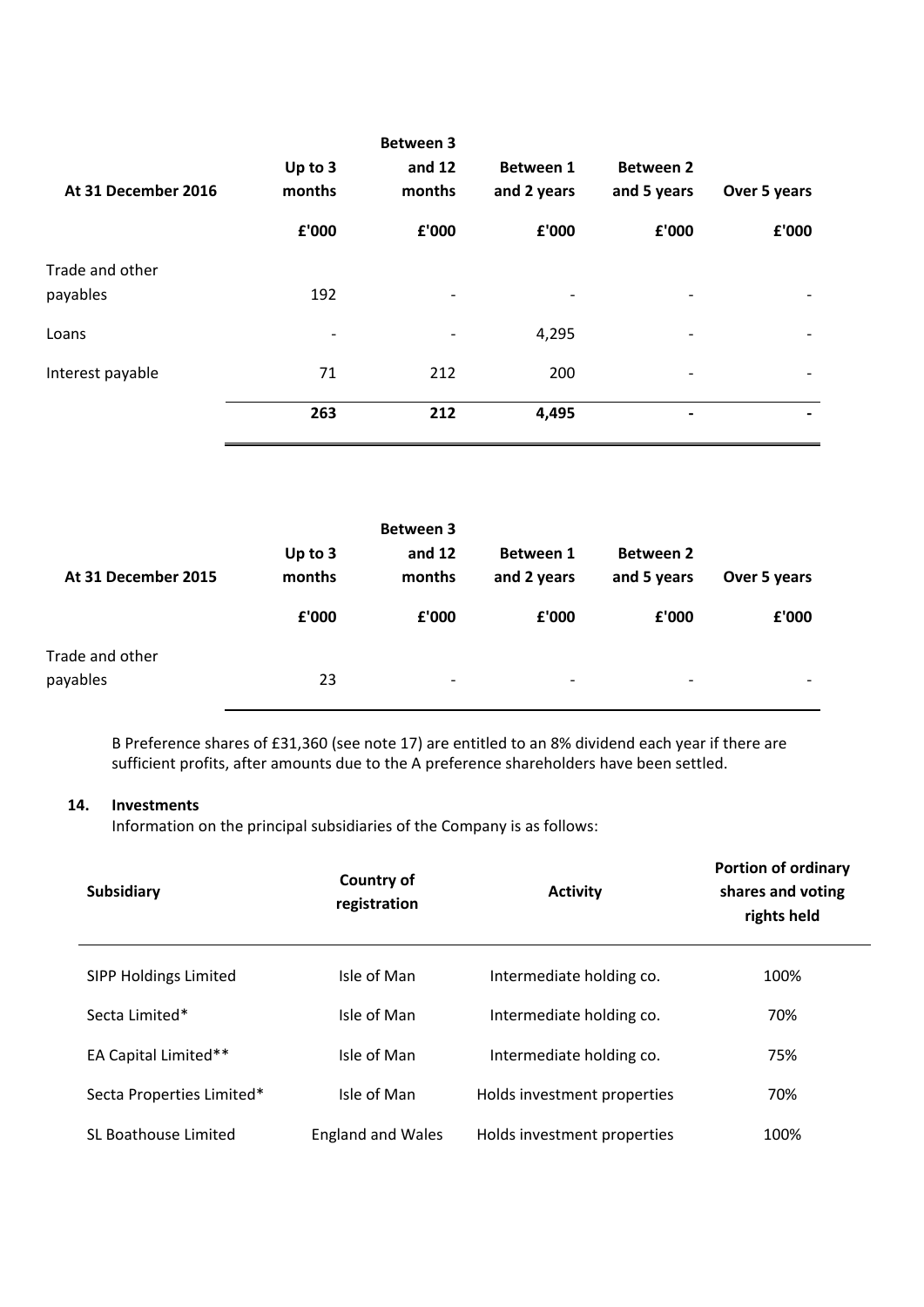| SL Workington Limited    | <b>England and Wales</b> | Holds investment properties | 100% |
|--------------------------|--------------------------|-----------------------------|------|
| EA Bedford Limited**     | <b>England and Wales</b> | Holds investment properties | 75%  |
| EA Northampton Limited** | <b>England and Wales</b> | Holds investment properties | 75%  |

- \* The Company owns 70% of the equity in Secta Limited, which is the 100% shareholder of Secta Properties Limited.
- \*\* The Company owns 75% of the equity in EA Capital Limited, which is the 100% shareholder of EA Bedford Limited and EA Northampton Limited.

## **15. Called Up Share Capital**

The total number of ordinary shares in issue at the start of the year was 49,819,050 at a par value of £0.05 per share. There was no movement in this number of shares during 2015. On 24 February 2016, these shares were reorganised such that the number of shares was reduced by a ratio of 1:20, reducing the number of shares to 2,490,953 at a par value of £0.01. On the same date, 10,713,142 new ordinary shares were issued for net proceeds (after transaction costs of £99,083) of £2.03m.

In April 2016, 125,795 shares were issued for net proceeds of £20,756. A further 416 shares were issued in August 2016 for net proceeds of £69.

As at 31 December 2016, the total number of ordinary shares in issue was 13,330,306. In addition 2,490,953 deferred shares were in issue. The deferred shares are effectively valueless as they do not carry any rights to vote or dividend rights. In addition, holders of deferred shares are only entitled to a payment on a return of capital or on a winding up of the Company after each of the holders of ordinary shares have received a payment of £10,000,000 on each such share.

## **Authorised:**

| Ordinary shares of 1p each<br>153,395,703<br>1,534<br>Deferred shares of 99p each<br>2,490,953<br>2,466<br>As at 31 December 2016<br>155,886,656<br>4,000<br>Issued and fully paid:<br><b>Number</b><br>£'000<br>Ordinary shares of 1p each<br>13,330,306<br>133<br>Deferred shares of 99p each<br>2,490,953<br>2,466<br>As at 31 December 2016<br>2,599<br>15,821,259 | <b>Number</b> | £'000 |
|------------------------------------------------------------------------------------------------------------------------------------------------------------------------------------------------------------------------------------------------------------------------------------------------------------------------------------------------------------------------|---------------|-------|
|                                                                                                                                                                                                                                                                                                                                                                        |               |       |
|                                                                                                                                                                                                                                                                                                                                                                        |               |       |
|                                                                                                                                                                                                                                                                                                                                                                        |               |       |
|                                                                                                                                                                                                                                                                                                                                                                        |               |       |
|                                                                                                                                                                                                                                                                                                                                                                        |               |       |
|                                                                                                                                                                                                                                                                                                                                                                        |               |       |
|                                                                                                                                                                                                                                                                                                                                                                        |               |       |

## **16. Non-controlling interest**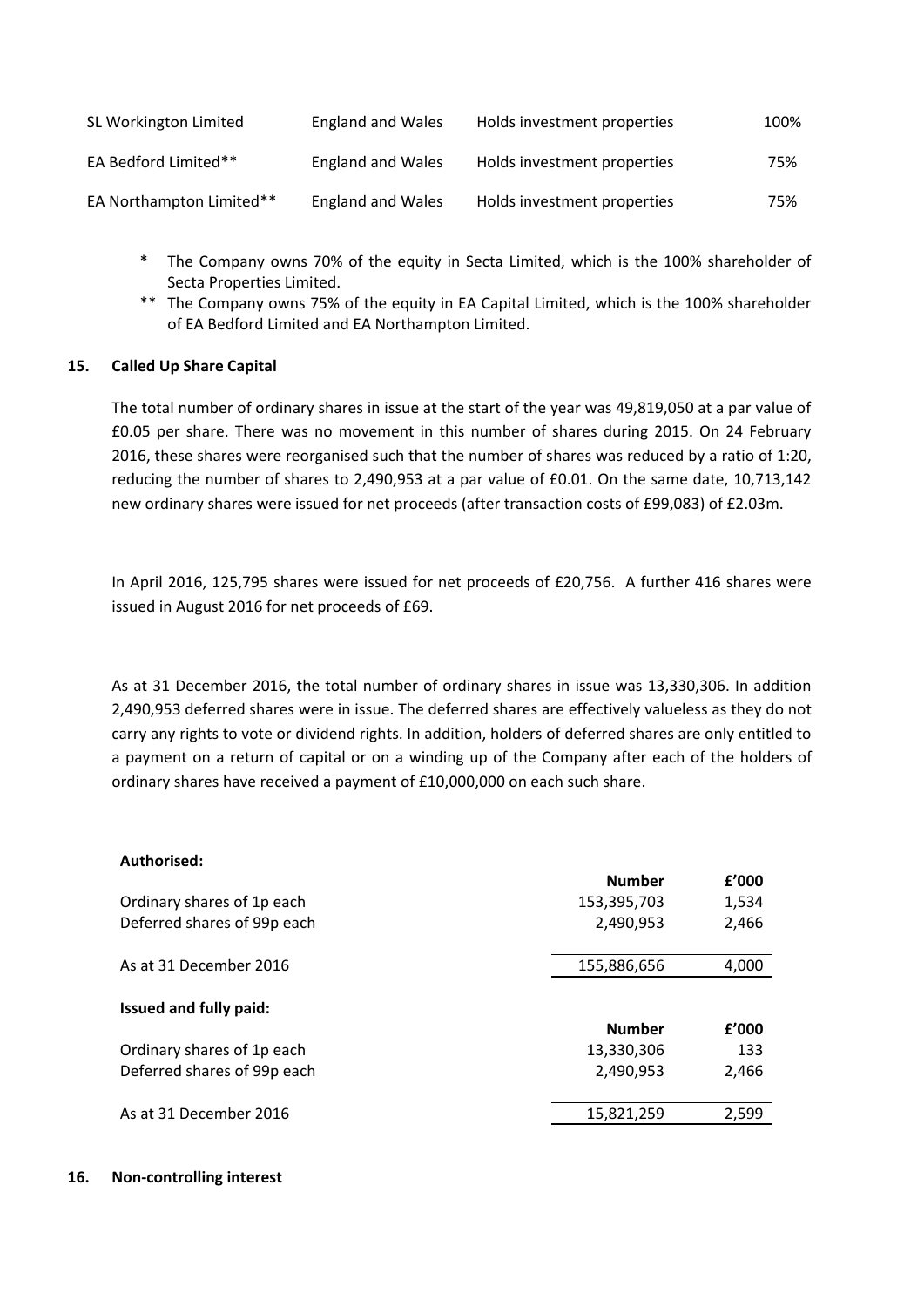25% of the ordinary equity in EA Capital Limited is owned by non-controlling interests. The noncontrolling interests have also invested £47,040 through Class B preference shares issued by EA Capital Limited. These shares have a right to a fixed dividend of 8% per annum. £31,360 of the preference shares has been classified as a liability (see note 12), with the remainder of £15,680 classified as non-controlling interest within equity.

No dividends were paid to non-controlling interests in the year.

#### **17. Net asset value per share**

|                                                              | 2016       | 2015      |
|--------------------------------------------------------------|------------|-----------|
|                                                              | £'000      | f'000     |
|                                                              |            |           |
| Net assets attributable to equity shareholders of the parent | 2,215      | 318       |
|                                                              |            |           |
|                                                              | No.        | No.       |
| Number of shares                                             | 13,330,306 | 2,490,953 |
|                                                              |            |           |
| Net asset value per share (pence)                            | 16.62      | 12.77     |

The net asset value per share for the year ended 31 December 2015 has been restated to take account of the share reorganisation in the year (see note 16).

#### **18. Related party transactions**

During the year the Group entered into the following related party transactions.

It entered into two facility agreements with Heritage Square Limited, a related entity to whom the Group's Investment Adviser, Puma Investment Management Limited ("PIML"), acts as Trading Adviser. Further details of these facilities are included in note 13. Interest of £76,180 was payable to Heritage Square Limited during the year (£32,936 of which is accrued at the reporting period). Arrangement fees of £25,000 were payable to Heritage Square Limited during the year, all of which were accrued at the end of the reporting period.

PIML is entitled to receive an advisory fee payable at an annual rate of 0.5% of the total investment assets, to be calculated at the end of each accounting period. During the year the fee totalled £37,340 including VAT, all of which was accrued at year end.